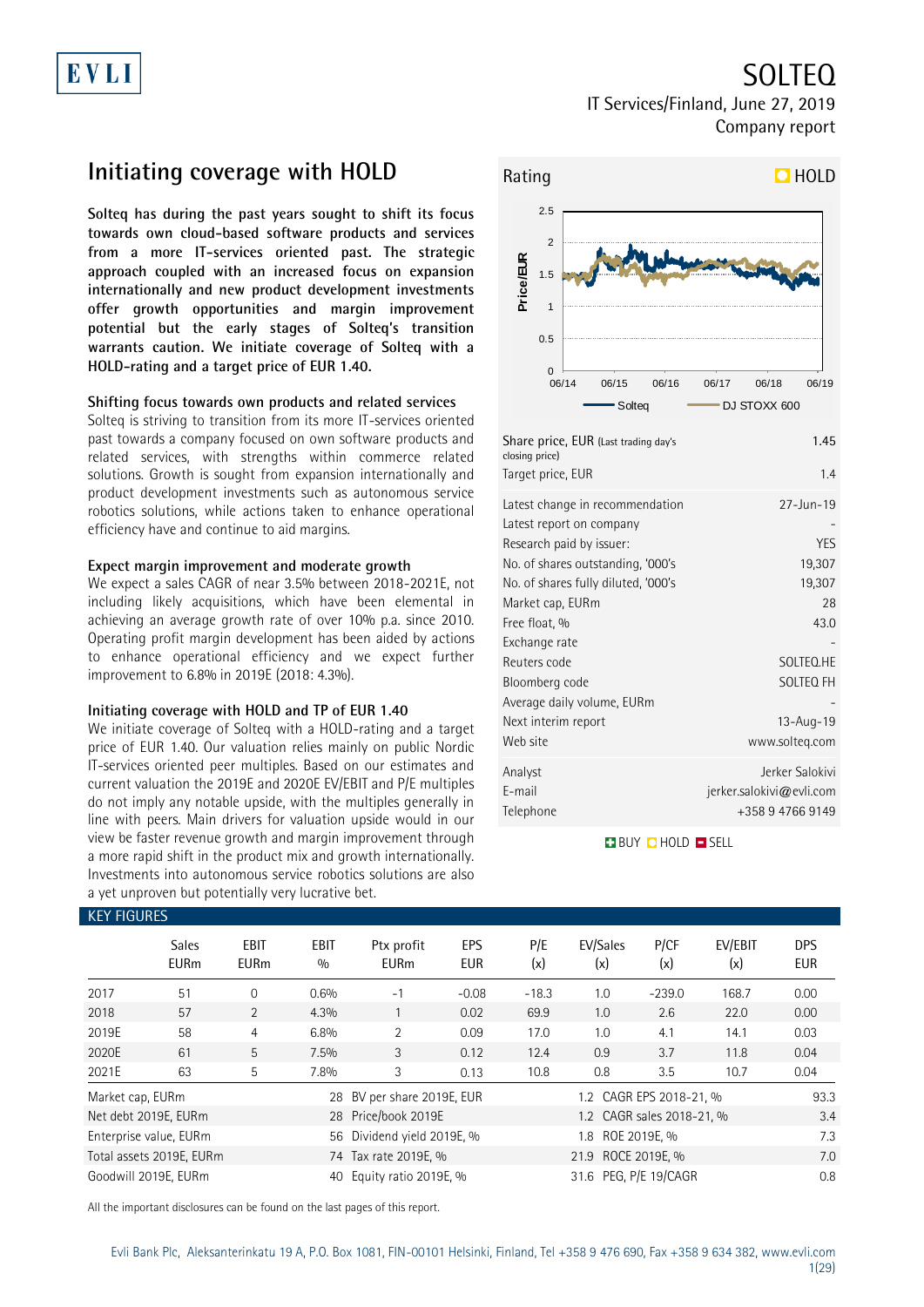

## **Investment Summary**

Solteq is a Nordic software and IT-services provider specializing in digital business solutions. Solteq's strength has been in commerce related solutions with a focus on selected sectors, namely the retail and wholesale, industry, energy, and services sectors. Solteq operates in six countries: Finland, Sweden, Norway, Denmark, the UK and Poland (resource center) and has close to 600 employees.

Solteq's offering has in the past to a large extent emphasized different IT-services solutions. The company has during the past years sought to shift its focus towards own cloud-based software products and services and has increased its product development investments within for instance autonomous service robotics solutions. Solteq has been developing an inventory management robot that it is currently piloting with a retail operator in Finland.

Solteq has been growing steadily in the past years with an adjusted annual revenue growth of over 10% during 2010-2018. Acquisitions have played a significant role in growth, with eight acquisitions having been made since 2012, both in Finland and the Nordics. Solteq's revenue in 2018 amounted to EUR 56.9m and with growth of 12.1% y/y.

Profitability, as measured through the adjusted operating margin, has during the past five years on average remained quite steadily at around 5%, although seeing a slightly declining trend up until 2018. Solteq's operations had not been developing as desired and actions taken to improve operational efficiency through rearrangements and cost cutting in recent years contributed to the adjusted operating margin increasing to 5.5% in 2018 (2017: 4.1%).

We expect a sales CAGR between 2018-2021E of nearly 3.5%. Our estimates do not include any inorganic growth apart from that of already completed transaction in 2018, although the likelihood of further acquisitions in the coming years in our view is very high given Solteq's history of acquisitions. We expect growth to rely on expansion outside of Finland, where growth opportunities are significant. Further development and commercialization of the Point-of-Commerce -concepts will in our view aid in boosting the revenue growth pace going into 2020.

We expect an operating profit margin of 6.8% in 2019E, followed by gradual improvement to near 8.0% in 2021E. Our estimates rely on margin improvement from the actions already taken to improve profitability and also to a smaller degree a shift in the product mix towards own software and services. In our view Solteq presents potential for larger margin improvements given a more rapid increase in the share of own software products and continuous services, to which we however still remain cautious with Solteq in our view still being in the earlier stages of its transition towards becoming a software company.

We initiate coverage of Solteq with a HOLD rating and a target price of EUR 1.40. Our valuation relies mainly on public Nordic IT-services oriented peer multiples. Based on our estimates and current valuation the 2019E and 2020E EV/EBIT and P/E multiples do not imply any notable upside, with the multiples generally in line with peers. Main drivers for valuation upside would in our view be faster revenue growth and margin improvement through a more rapid shift in the product mix and growth internationally. The autonomous service robotics solutions are also a bet that could prove to be very lucrative, but we remain rather conservative in our estimates given the yet lacking proof of success

Nordic software and ITservices provider, strength in commerce related solutions

Shifting focus towards own software and related services

Adjusted average revenue growth  $> 10\%$  p.a. between 2010-2018, driven by acquisitions

Actions to improve operational profitability aided margin development in 2018

Sales CAGR estimate for 2018-2021E close to 3.5% excluding likely acquisitions

Expect operating profit margins to improve to near 8% by 2021E

Initiate coverage with HOLD and target price of EUR 1.40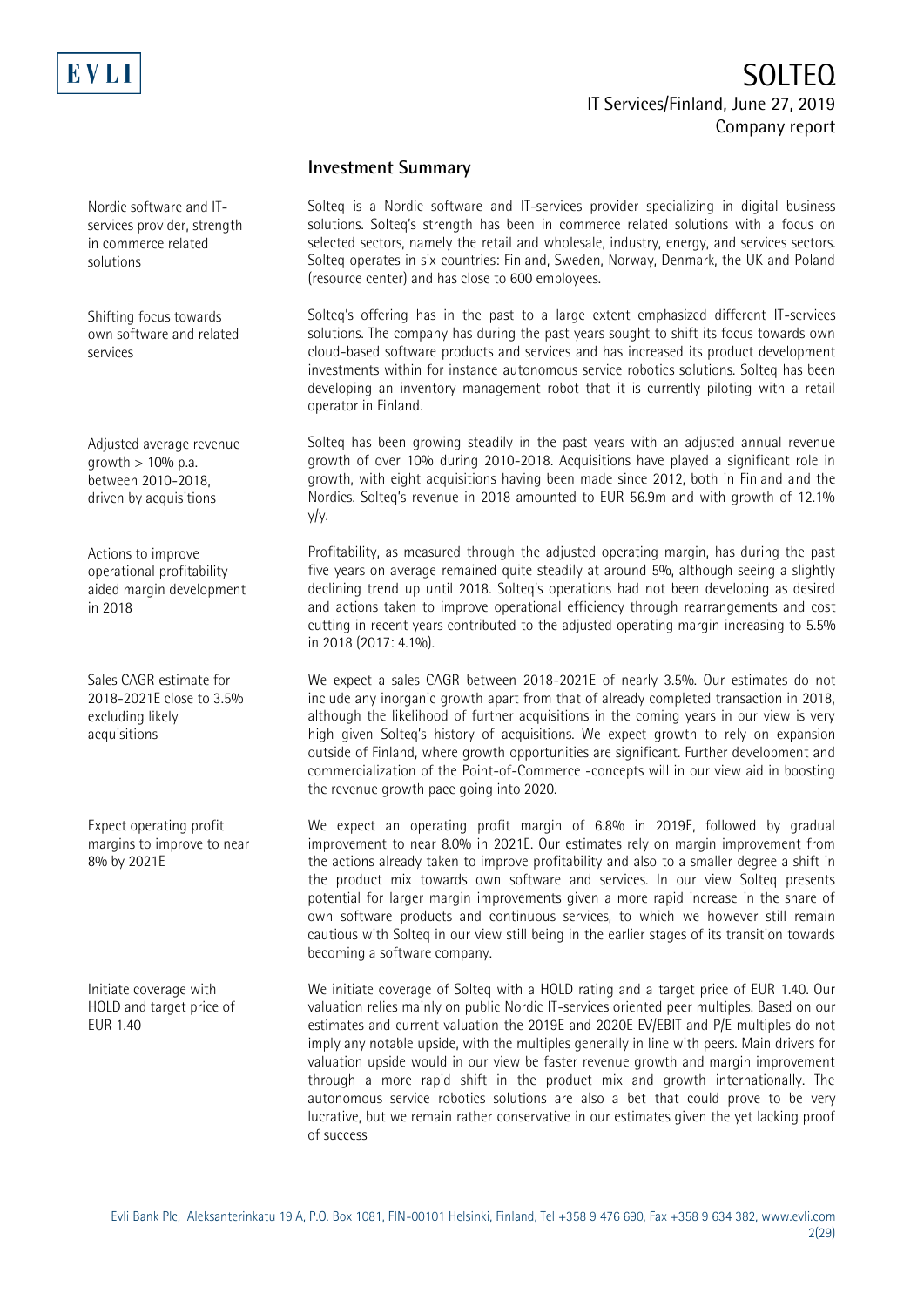

## **Company overview**

Solteq is a Nordic software and IT-services provider specializing in digital business solutions. Solteq's services and solutions range from digital business development consulting and service design to implementation and maintenance. Solteq both develops own software and uses several technology partners. Solteq's offering has in the past to a large extent emphasized different IT-services solutions. The company has during the past years sought to shift its focus towards own cloud-based software products and services and has invested in for instance autonomous service robotics solutions.

Nearly 600 employees in six countries

Nordic software and ITservices provider

> The company was formed in 1982 and listed in 1999 in OMX Helsinki. Solteq operates in six countries: Finland, Sweden, Norway, Denmark, the UK and Poland (resource center). The company employs close to 600 IT professionals in 14 offices. Solteq's strengths have been in the sectors of retail and wholesale, industry, energy, and services. Typical customers for Solteq are Finnish and Western European wholesale businesses, retail chains, restaurant businesses and the energy sector customers.

Figure 1: Solteq's revenue split by operation, geography and share of continuous services (2018)



Source: Solteq, Evli Research

Finland main revenue source

2010-2018 adj. average annual growth over 10%<sup>1</sup>, mainly through acquisitions

-

Solteq operates in the Nordic IT-service market, with business expertise in the retail and wholesale, logistics, hospitality sector, manufacturing industry and energy sectors. Solteq's relative strength lies in commerce related products and services. Geographically the main source of revenue for the company is Finland. In 2018, one fifth of the Solteq Group's revenue originated from outside of Finland and the share has been growing. Continuous services accounted for one third of the whole Group's revenue.

Solteq is actively seeking to transform itself more towards a software company from mainly having been an IT-services provider. The technology choices the company has made are based on growing market trends such as cloud services, Software-as-a-service (SaaS), artificial intelligence and analytics and robotics. Solteq has made significant investments in developing cloud-based solutions and products that combine AI and autonomous service robotics.

Solteq has been growing steadily in the past years, through both organic growth and M&A, with an adjusted annual revenue growth of over 10%. Since 2012, the company has been active on the acquisitions front, acquiring eight businesses, both in Finland and in Northern Europe. Through acquisitions Solteq has expanded into new industries and markets outside Finland, broadening its offering and customer base.

<sup>&</sup>lt;sup>1</sup> Comparability issues in historical revenue due to adoption of IFRS 15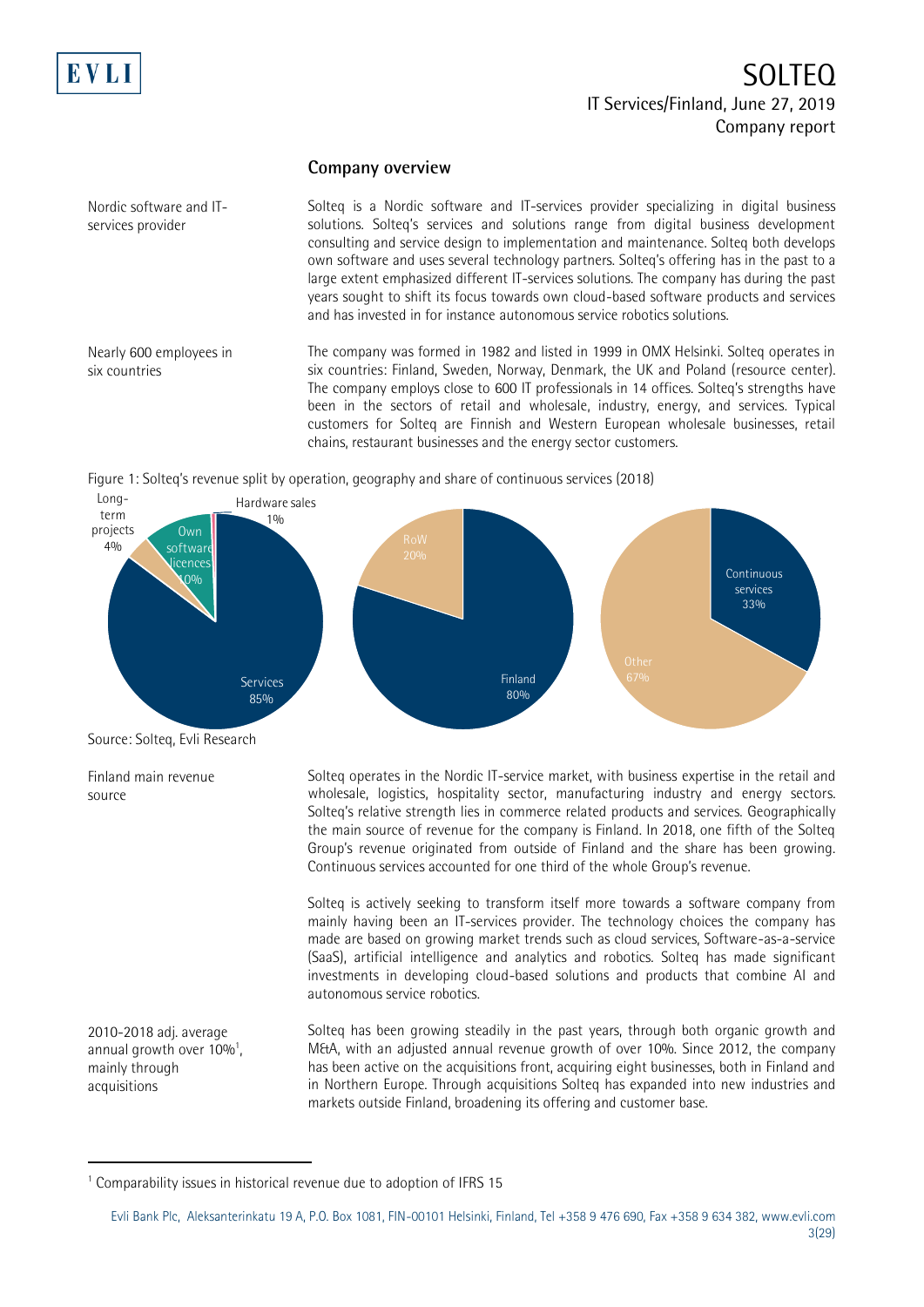

Increased operational efficiency aided margin development in 2018

# SOLTEQ IT Services/Finland, June 27, 2019 Company report

Solteq's profitability, as measured through the adjusted operating margin, has been declining up until 2018. Solteq's operations were not developing as desired and actions taken to improve operational efficiency through rearrangements and cost cutting in recent years contributed to margins increasing in 2018. Solteq expects its operating profit in 2019 to grow clearly compared to 2018.





Source: Solteq, Evli Research

Solteq's personnel has been growing significantly in recent years, mostly because of the activity on the acquisitions front. The number of employees has doubled from 281 in 2014 to 567 employees in 2018. The average revenue per employee has been declining slightly, with the larger change between 2016-2017 due to IFRS 15 changes. The increased investments in R&D have also played a role, with for instance investments in autonomous service robotics yet to show in revenue. Solteq has not disclosed its personnel composition and as such for instance not the size of its sales force.







At the end of Q1/2019, Solteq had a total of 2.168 (2.237) shareholders. Solteq's 10 largest shareholders owned 68.7 % of the company's shares and votes. The biggest shareholder is private equity company Sentica with a around 25 % ownership through its Sentica Buyout III and Sentica Buyout III Co-Investment funds. Sentica invested in the company in 2009. Sentica has not made any larger share divestments in the past years.

Number of employees doubled since 2014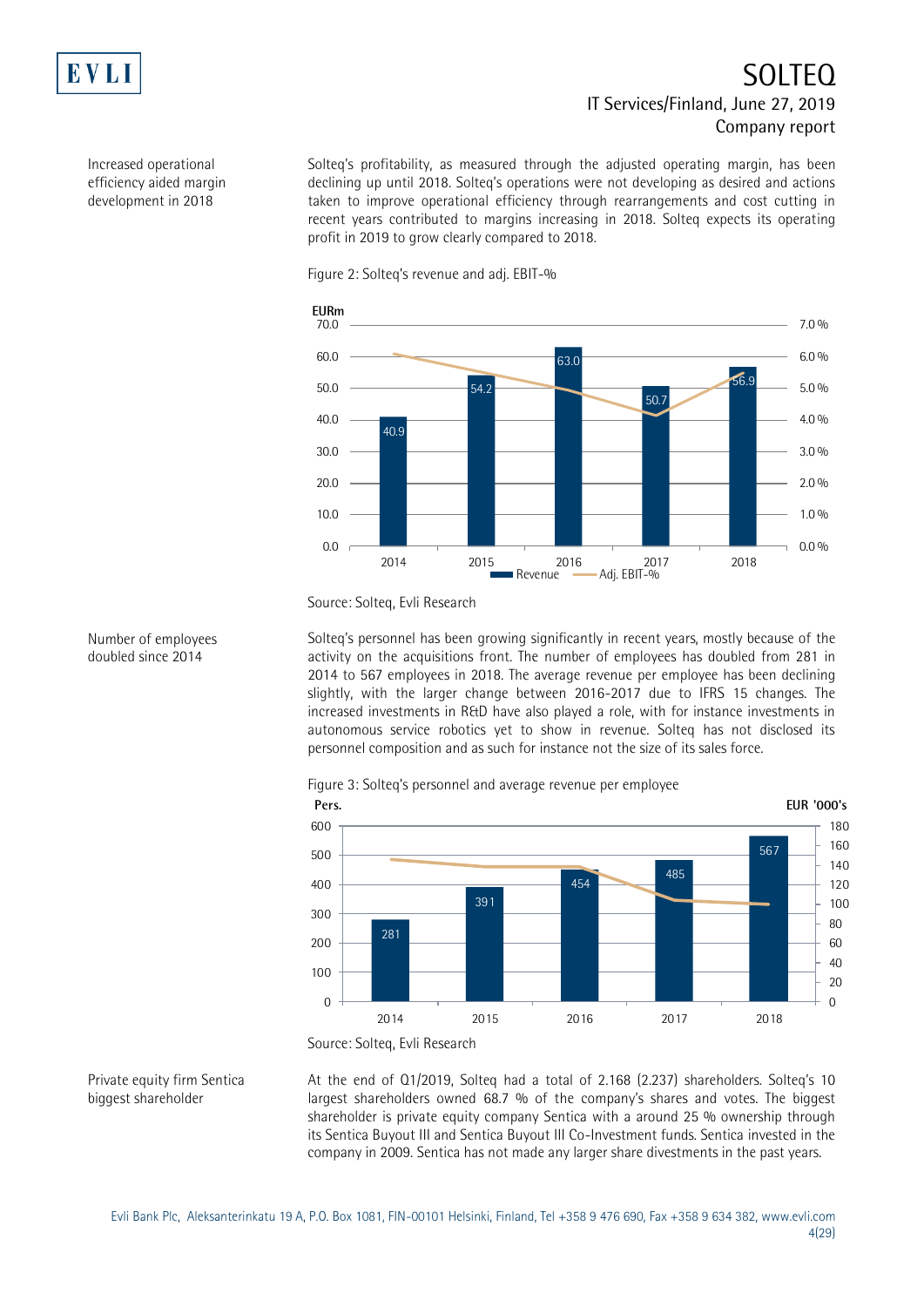### **Business model**

Solteq operates as a software and IT-services provider specializing in digital business solutions. The company employs nearly 600 IT professionals. The focus of the service and solutions offering has in recent years shifted towards own cloud-based software products and services and investments have been made in for instance autonomous service robotics solutions.



Operations in Finland, Sweden, Denmark, Norway, and the UK. Resource center in Poland.

Expansion to Denmark and Norway through the acquisition of TM United A/S in 2018.

First UK office opened in London in 2018. First customer is major multinational retailer Marks & Spencer.

Finland still main source of revenue, around 80% during 2018.

Whereas many other IT-companies, in particular the large IT generalists such as Finnish Tieto, target a larger portion of the IT market as a whole, Solteq has sought to focus on certain sectors where the company has established a solid presence and can provide competitive products. A key sector for Solteq has been retail and wholesale, where the service offering covers the needs of customers ranging from single store payment solutions to large store chains' IT processes. Other sectors of strength include energy, industrials, and services.

With a majority of revenue stemming Finland, Solteq's customers are mainly Finnish companies ranging from small private companies to the larger public companies. Solteq doesn't report any of the customers but for example on retail side almost all large players incl. Kesko, S-Group and Tokmanni in Finland are Solteq's clients. Solteq has also mentioned Assa Abloy and Konecranes as references. No single client accounts for more than 10% of revenue.

Solteq's offering includes a range of sector-oriented solutions and services. Solteq's relative strength lies in commerce related solutions. As such, Solteq has within the retail and wholesale sector in Finland enjoyed a formidable position, with a vast number of stores and retailing chains using its solutions. This is however also reflected in the offering within its other key sectors, with solutions mainly in the realm of for instance invoicing, customer data management, cash register, and supply chain management. An integral part of Solteq's solutions in the past have been on-premise Point of Sale (POS) systems, such as cash register software Tekso, and on-premise ERP solutions, such as the already during the 80's developed Profix.

Focusing on retail and wholesale, energy, industrials and services sectors

Solteq's core strength product-wise lies in commerce related solutions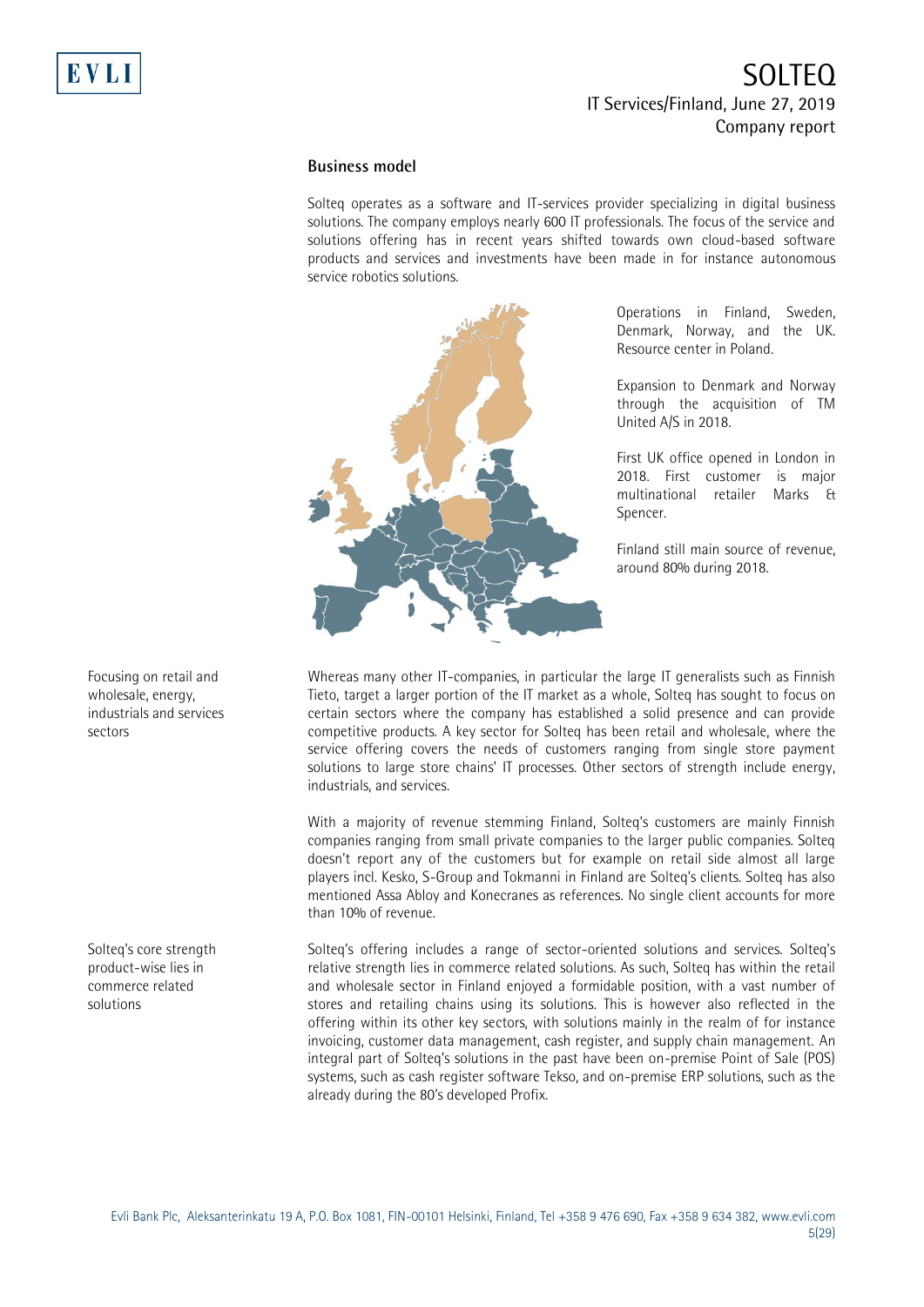

Offerings focus shifting towards own software and related services and SaaS delivery models

Solteq has sought to increase the share of its own software and related services, which accounted for a third of revenue in Q1/19. Solteq strives to offer the products as cloudbased products delivered as a Software as a Service-model (SaaS), where customers after implementation of the product pay an on-going subscription fee for the right of use of the product. In general, for software products offered in this manner, implementation of a new product for smaller customers requires little to no modification work while larger customers may require substantial resource efforts, possibly spanning up to a year, to adapt a solution to the customers other processes and systems. While the SaaS subscription fees are recurring revenue, the development work will typically only create a large amount of revenue in the early stages of the product lifecycle. Solteq has not disclosed the share of recurring revenue of the software and related services revenue. Parts of the revenue to our understanding also relate to older products under different delivery models. The company tracks its ARR (Annual Recurring Revenue) but has not published the figures due to insufficient comparison period data according to management.

The cloud-based SaaS delivery model has in recent years been growing rapidly and is particularly attractive due to difference in revenue recognition compared to more traditional perpetual license model, which we have illustrated in figures 3 and 4. While the more traditional delivery models typically involve large upfront costs the revenue in future years would be limited to minor maintenance income and software upgrades. With the SaaS model the upfront revenue is smaller and dependent on a need for product modification, while cash flows over time are larger due to the on-going subscription fees and future need for additional licenses.

Figure 4: Revenue streams SaaS vs. perpetual license deal Figure 5: Cash flows SaaS vs. perpetual license deal



Source: Evli Research. Simplified, for illustrative purposes only

Solteq's own software and solutions can be divided into horizontal solutions, vertical solutions, and vertical commercial concepts (Point-of-Commerce). The own softwarebased horizontal solutions are within the fields of data & analytics, robotics and integration while the vertical solutions are focused on several niche areas such as automotive, healthcare, restaurants, retail & wholesale and utilities. The vertical commercial concepts include Smart Retail, Smart Restaurant and Smart Utilities. Solteq Smart Retail is a framework, offered as a service with a monthly fee model, that ties multiple solutions together for retailers to drive highly profitable business and excellent customer experience. The solutions based on own software and services accounted for roughly a third of Solteq's revenue in 2018. Furthermore, Solteq's Digital Services offering consists of solutions that utilize third-party software and solutions. The offering consists of solutions and services related to data and analytics (BI and IoT), digital business solutions (incl. for instance eCommerce, PIM, and order management), ERP, store and hospital services (NAV and SAP, LS Retail and LS Hospital, and POS) and other services (incl. for instance cloud infra and software integration services, and consultative and support services).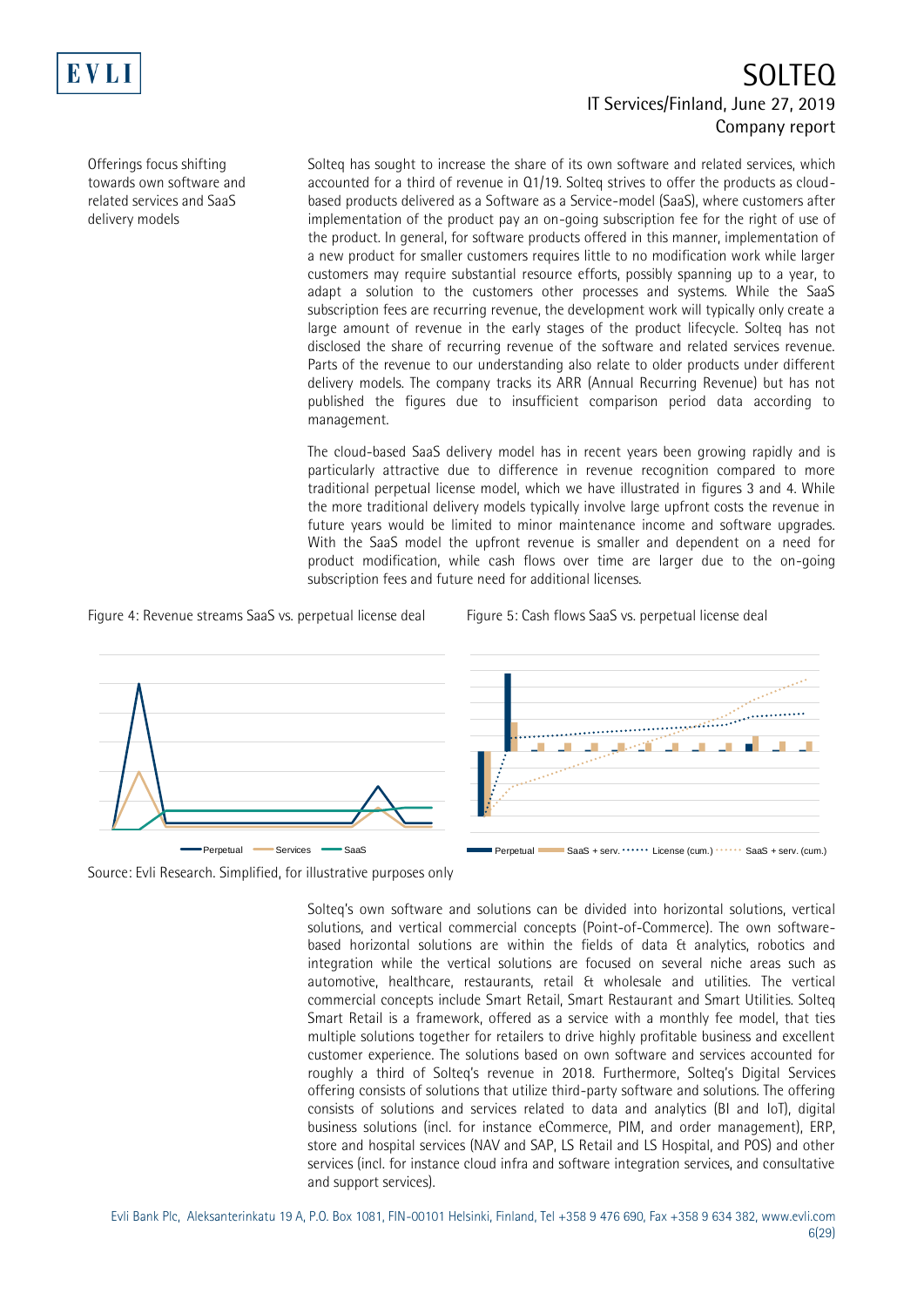

POS-systems remain important, seeking to further develop offering

Solteq's retail robot

# SOLTEQ IT Services/Finland, June 27, 2019 Company report

Following further digitalization of businesses and the emergence of cloud services Solteq has also sought to expand its offering. POS-systems still remain of importance, but the offering is being developed to facilitate in particular the usage of cloud-based services. One of the more interesting solutions under development is Solteq's Point-of-Commerce -concept, which essentially would serve as a cloud-based POS integration solution offering solid potential for scalability and horizontal and cross-border expansion. The solutions are designed in particular for the retailing and wholesale sector. Solteq has also sought to further develop its analytics knowledge and offering. For instance, with the acquisition of TM United, Solteq acquired the Deep Vision service, a tool for analysing customer behaviour to optimize user online experiences.

### **Robotics investments – commercial success yet to be proven**

Solteq has also made investments into robotics solutions. Aside from already having developed robotics software, Solteq has been developing an inventory management robot that in a retail environment would be capable of autonomously scanning through shelves and identifying and counting products. The data could be utilized in matching the accounts and doing inventory. The robot is based on Solteq's own IPR and hardware production has been done in collaboration with a partner. A typical grocery store from 500 sqm upwards would be a potential customer, which would offer significant market potential. The service can be integrated with Point of Sale, product information management and ERP systems. The solutions are to be offered as a robotics-as-a-service business model. The platform is generic and can be customized according to the client's need. The pricing could be an initial investment plus cloud data or the fixed monthly fee. Solteq is currently piloting the robot with a retail operator in Finland in the Capital Region. Further potential is also seen in for instance the hospital industry and Solteq has successfully participated in a tender offer for the development of a robot for transporting hospital small volume waste, yet subject to final approvals.

Solteq uses several well-known technology partners when serving its customers. These include market leaders such as Microsoft, IBM, SAP. According to the management Microsoft has proven the Azure service and has a positive approach to partner activity and that's why Azure has been chosen. Microsoft and Oracle further announced an intention to team up on cloud services, in an attempt to challenge the cloud services market leader Amazon, which could likely improve Microsoft's position.

Figure 6: Solteq's technology partners



Source: Solteq, Evli Research

Evli Bank Plc, Aleksanterinkatu 19 A, P.O. Box 1081, FIN-00101 Helsinki, Finland, Tel +358 9 476 690, Fax +358 9 634 382, [www.evli.com](http://www.evli.com/) 7(29)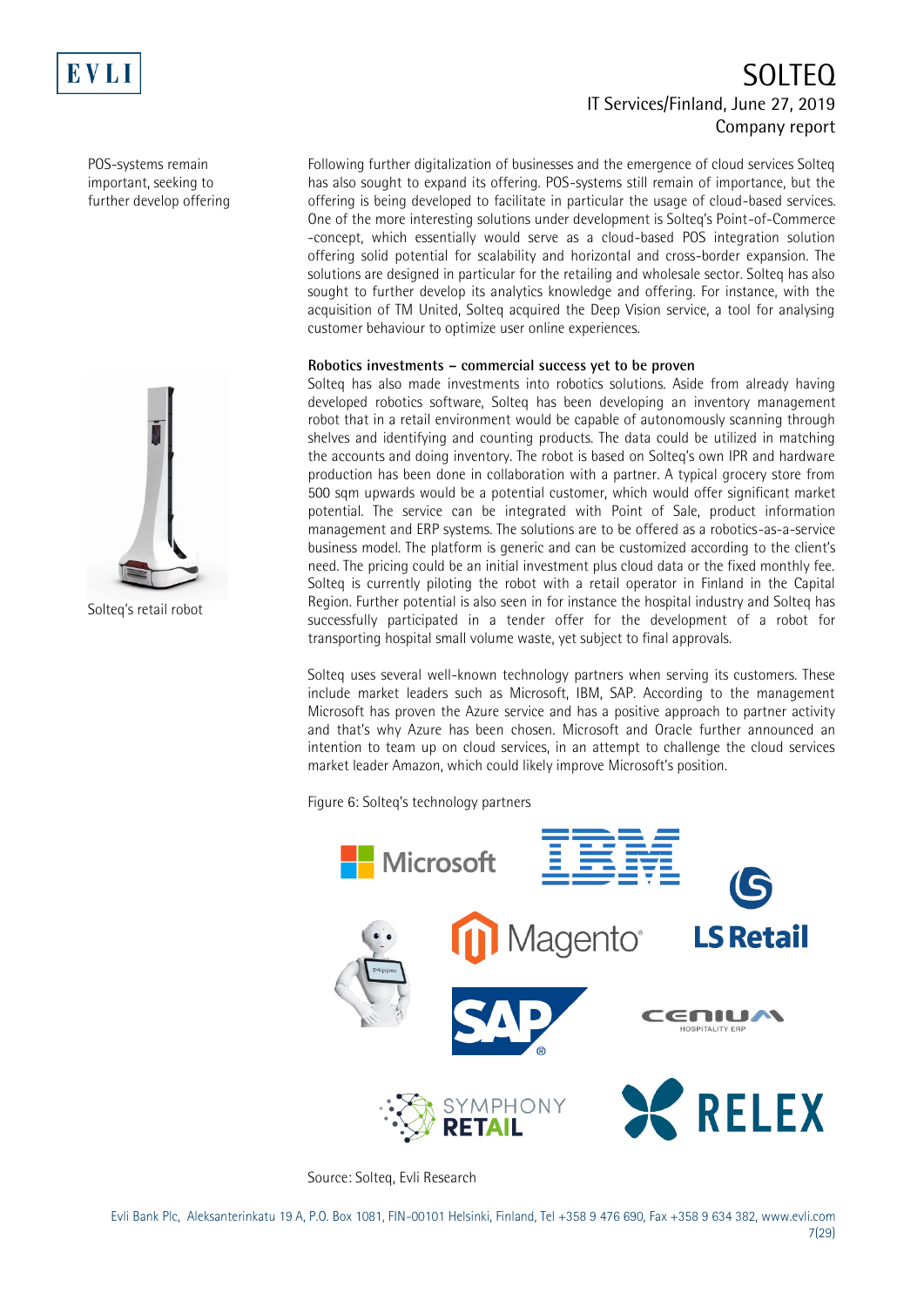

### **Strategy**

Solteq announced its strategy for the years 2016-2019 in May 2016, with a focus on strong growth with an emphasis on international digital commerce and improvement of customer experience. Solteq has refined its strategy and emphasized the internationalization aspect together with investments in development of own software. The company aims to position itself as a Nordic industry-independent IT provider and software house that specialises in digital business solutions. The company aims to serve those industries whose traditional operating models are being shaken by the digital revolution. Business opportunities are expanding as more industries recognise the need for optimised digital customer engagement solutions.

The growth strategy focuses on international ecommerce and improving the customer experience. In the core of Solteq's strategy are: growth, internationalization, competitive advantage, mergers & acquisitions and people. The other corner stone of Solteq's strategy is investments in research and development of existing own software and development of new software.

Internationalization is an essential aspect of Solteq's growth strategy. The company has been active in the M&A field, with eight acquisitions since 2012. During 2018, Solteq integrated the acquisitions made during 2017 into the Solteq Group. The acquisitions enabled Solteq to expand into Denmark and Norway. In addition to these, Solteq opened a new office in London at the end of 2018. In our view internationalization should be considered a crucial part in the success of the company's growth ambitions, as the sector focus limits the growth potential and Solteq is experiencing growth caps in the retail and wholesale sector in Finland.

> Solteq is expecting strong growth in cloud services in the future and is making investments accordingly. In 2018 Solteq made significant investments in the development of its own cloud-based solutions as well as products that combine automation, AI and robotics. Simultaneously Solteq continued the development of its existing products. The aim of these investments was to accelerate the service-based business. The Group's total investments in product development in 2018 totalled €2.3m, or 4 % of revenue. Solteq has further established an Incubator business unit, with the goal to develop and commercialize the possibilities offered by new technology, active especially in the fields of artificial intelligence, machine learning and robotics.

## **Long-term targets**

Solteq has defined long-term targets for its 2016-2019 strategy. The annual growth in revenue is targeted to be above 20%. For the operating profit margin, the company is aiming to achieve a margin of 8% while the target for the financial position is to keep the net debt / EBITDA ratio below 3.5. As for dividend policy, Solteq strives to pay out approximately 30% of its net earnings. Solteq has been struggling to reach the targets and of the growth and profitability targets only the latter has been reached once. Solteq's long-term targets have not yet been updated to encompass the new strategic approach.

Solteq plans to achieve the targeted growth rate through organic growth both in Finland and abroad, while a majority of the growth is expected to realize through acquisitions. The most significant factor affecting the operating profit margin is operational improvements and cost reductions undertaken in the company. According to Solteq, the effects of rapid growth are taken into consideration when estimating a realistic target operating profit margin. The debt ratio is intended to be kept at moderate levels, to enable operational development and efficient use of capital. Solteq has defined a dividend policy under which it intends to pay out approximately 30% of the net earnings

Acquisitions and opening of new markets in 2018

International growth key

part of strategy

Accelerated investments into new solutions areas such as robotics

Performance still lagging behind the long-term targets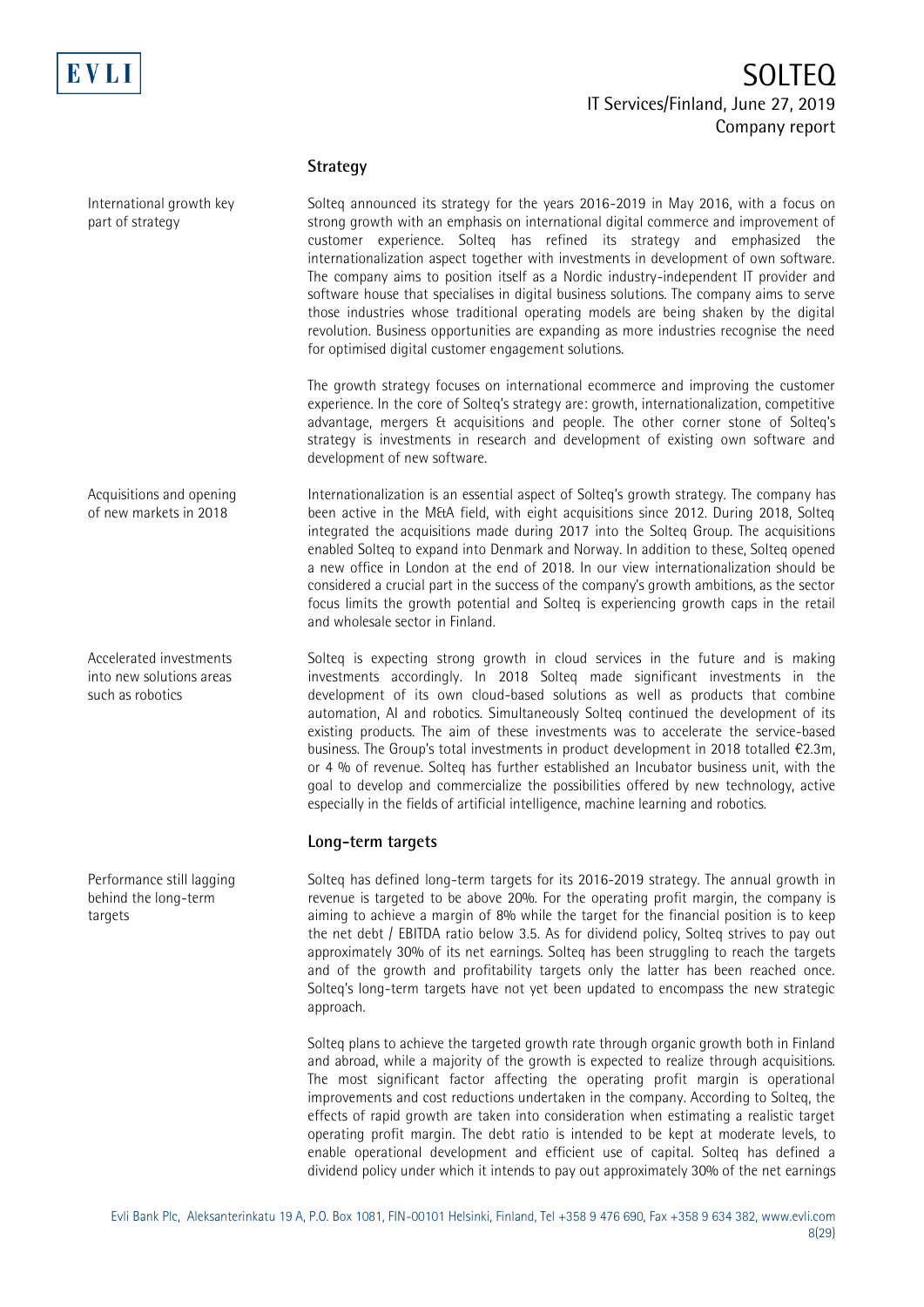

to owners. Solteq has not paid a dividend since fiscal year 2016. Solteq's ability to pay dividends has been hindered by loan covenants, namely the net IB debt / EBITDA ratio.



Figure 7: Solteq's long-term targets

Source: Solteq, Evli Research

### **Financial guidance**

Operating profit in 2019 expected to grow clearly compared to 2018

Throughout the years 2016-2018 Solteq has been consistent in its profit guidance; the company has guided that the group's operating profit will grow compared to the previous financial year. As of the latest guidance from Q1/2019, Solteq expects its operating profit in 2019 to grow clearly compared to the financial year of 2018 (EUR 2.5m).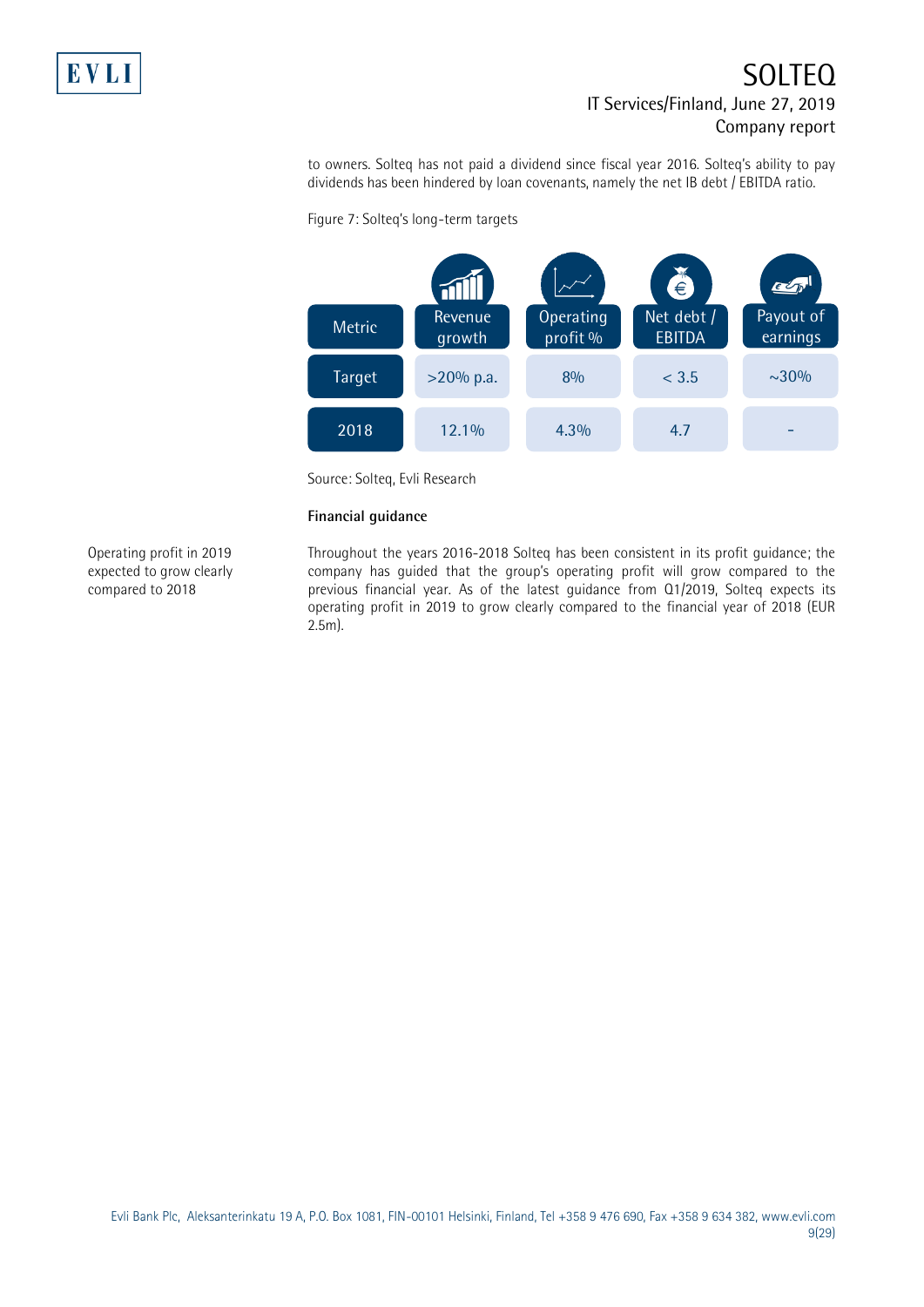

### **Acquisitions**

Part of Solteq's strategy has been growth through acquisitions and since 2012 the company has made eight acquisitions, of which the most significant acquisition by size have been the acquisition of Descom in 2015 and Aldata Solution in 2012. Descom was a provider of IT and digital marketing services, whereas Aldata Solution develops software for the wholesale / retail sector.

| Year | Target/Seller                    | Location(s) | Target industry                                  | Deal value<br>(EURm) | <b>Employees</b> |
|------|----------------------------------|-------------|--------------------------------------------------|----------------------|------------------|
| 2012 | Aldata Solution Finland Oy       | Finland     | Packaged software                                | 8.3                  | 74               |
| 2015 | Descom Group Oy                  | Finland     | Packaged software                                | 23.0                 | $\sim$ 220       |
| 2016 | Aponsa AB                        | Sweden      | <b>Information Technology</b><br><b>Services</b> | 1.1                  | ~15              |
| 2016 | Pardco Group Oy                  | Finland     | Internet Software / Services                     | n/a                  | 8                |
| 2017 | Analyteg Oy (51% share)          | Finland     | Internet Software / Services                     | n/a                  | n/a              |
| 2017 | inPulse Works Oy                 | Finland     | Packaged Software                                | 3.5                  | 60               |
| 2018 | <b>TM United A/S</b>             | Denmark     | <b>Information Technology</b><br><b>Services</b> | 3.5                  | 35               |
| 2018 | LS Retail and Dynamics / ProInfo | Denmark     | Packaged Software                                | nla                  | n/a              |

Source: Solteq, Factset, Evli research

Solteq acquired Aldata Solutions Finland Oy in 2012. Aldata's offering consists of selfdeveloped software and third-party products like Microsoft's ERP systems and supply chain management solutions owned by Aldata. The acquisition strengthened Solteq's position as a service provider to the wholesale/retail sector in Finland, widened Solteq's client base and product offering and cleared the way to expansion to the hotel and catering industry. Aldata's revenue in 2011 was approximately EUR 13.3m and operating profit EUR 1.2m.

In July 2015 Solteq finalized the company's so far most significant acquisition by purchasing the entire share capital of Descom Group. Descom's core business is in building sales, marketing and customer service solutions. Descom Data Center Solutions was not included in the sale. In 2014, Descom's turnover without the Data Center Solutions business was  $\epsilon$  27.4m and pro forma EBITDA was EUR 3.3m. Solteq purchased Descom's entire share capital for about EUR 11.2m and capital loans for about EUR 11.9m. Of the purchase price, EUR 6.6m was paid in cash and the rest EUR 4.6m in Solteq shares through a directed share issue. Solteq funded the acquisition by issuing a EUR 27m unsecured bond on July  $1<sup>st</sup>$  2015.

To strengthen the offering in BI and analytics services especially for the electricity, heating and water companies, Solteq acquired inPulse Works in 2017. During the same year, Solteq also acquired a 51% stake of Analyteq, that produces services for supply chain management. Tuko logistics owns the remaining 49% of Analyteq.

During 2018 Solteq made two acquisitions: TM United and LS Retail and Dynamics NAV competence from ProInfo. With the acquisition of TM United, Solteq expanded its Nordic presence by entering the Danish market and opening up an office in Norway. TM United focuses on the optimization of the online customer experience. In 2018 Solteq also acquired certain LS Retail and Dynamics NAV competence and clientele from the Danish company ProInfo. Through the acquisition Solteq broadened its customer base and experience especially in the retail and Horeca industries.

Eight acquisitions since 2012, Descom (2015) clearly largest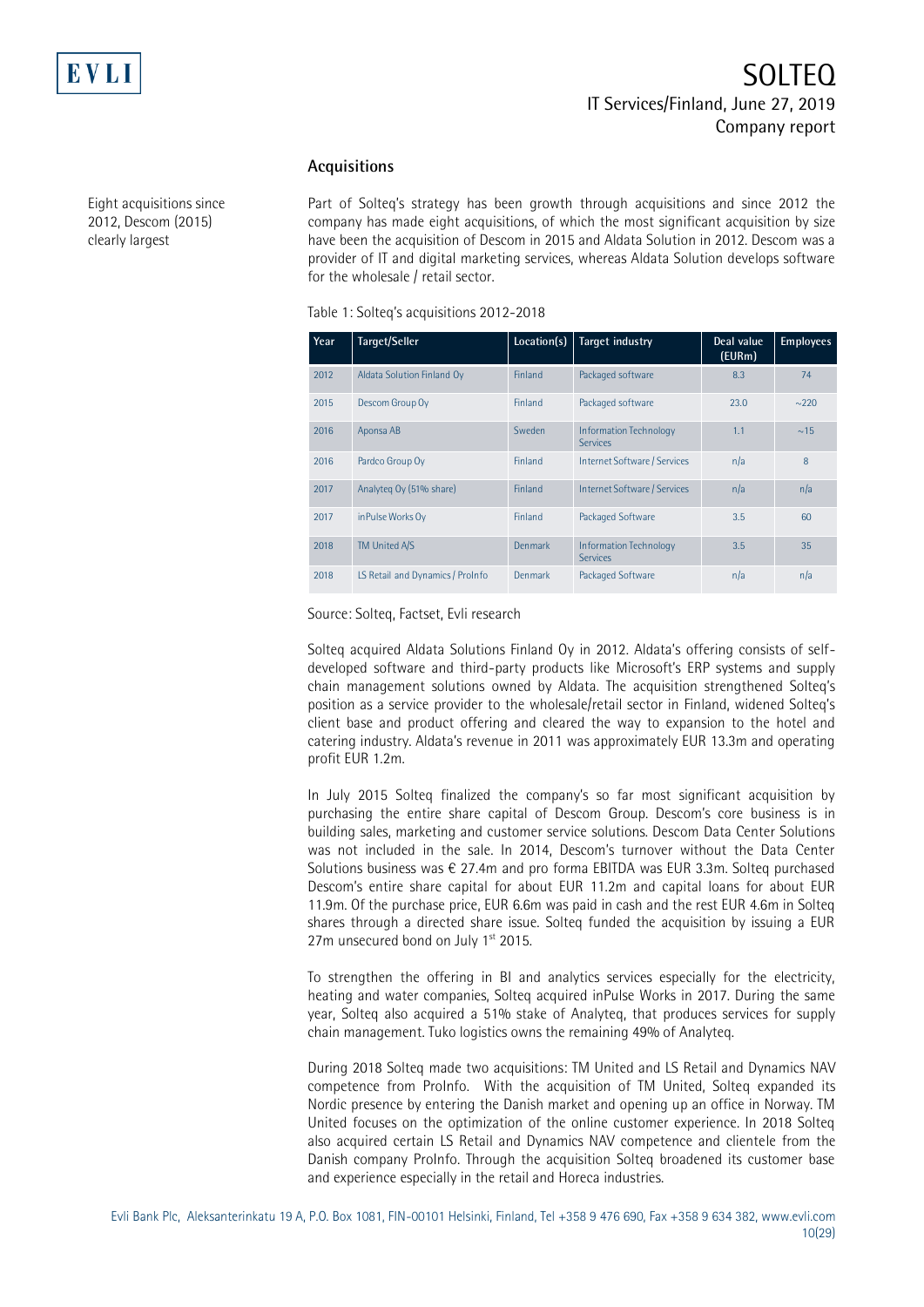

**Market overview**

The Nordic IT-market is expected to surpass EUR 50bn in 2019 and exhibit annual growth of 3.6% through to 2022. In the Nordics the spending on cloud infrastructure is expected to surpass traditional infrastructure spending in 2019 and by 2022 70% of infrastructure spending is expected to be in cloud infrastructure. AI adoption in Nordic enterprises is still low but expected to grow rapidly by some 35% annually, from EUR 300m in 2018 to over EUR 1bn in 2022. As a consequence of the rapid market growth the availability of ICT skills is becoming scarcer. By 2022 the shortage of ICT skills is expected to reach 4% of the total ICT workforce. By 2020 this will have resulted in an over EUR 7bn loss in revenue and efficiency by 2020. (IDC)

The size of the Finnish IT-market overall, including services and hardware, has been estimated to grow by 3.9% to EUR 7.2bn in 2019 (Gartner, Marketvisio). Growth in the market has been estimated at 4.0% and 4.2% per year in 2020 and 2021 respectively. The Finnish IT-market has been following the general nordic trends of increasing spending on application services while spending on more traditional IT infrastructure has been reduced. Due to the sector focus the for Solteq relevant market is more limited and its size hard to estimate. Although the markets are not insignificant, at least within the retail and wholesale sectors growth has become an issue as a larger share of Finnish retail chains and stores are already Solteq's customers. Also due to the sector specialization competition is more limited, as Solteq does not actively participate in for instance municipal IT-services outsourcing projects, where a larger number of both smaller and larger firms are present. Barriers to entry within Solteq's focus areas are also higher in instances when deliveries require the development of specialized software, for instance POS-software. Solteq also enjoys a comfortable position among for instance the larger retailing customers, as development and implementation of the solutions has required considerable amounts of implementation and adaption efforts and the costs of switching systems to another provider would be high. According to management competition is typically faced from the larger IT generalists such as Tieto and CGI, that have a broad service offering and also have a presence across the Nordics.

Gartner estimates that the global cloud services market will grow 17.5 % from USD 182bn in 2018 to reach USD 214bn in 2019. For 2018-2022 Gartner projects that the market will grow with a CAGR of around 16 % and reach USD 331bn in 2022. According to Gartner, more than a third of organizations see cloud investment as a top three investing priority, which supports the growth of the cloud service market. Gartner expects that by the end of 2019, more than 30 % of technology providers' new software investments will shift from cloud-first to cloud-only. This means that on-premise based software consumption will further shrink, while SaaS and subscription-based cloud consumption models continue their rise. According to Canalys, by the end of Q4/2018 the market leaders in cloud services were Amazon Web Services (AWS) with a 32.3 % market share and Microsoft Azure with a 16.5 % market share. Other top five vendors are Google Cloud (9.5 %), Alibaba Cloud (4.2 %) and IBM Cloud (3.6 %).

Nordic IT-market ~EUR 50bn, growth expected at 3.6% in coming years

Finnish IT-market 2019E EUR 7.2bn, growth expected at above 4%

Cloud services growth clearly above general market growth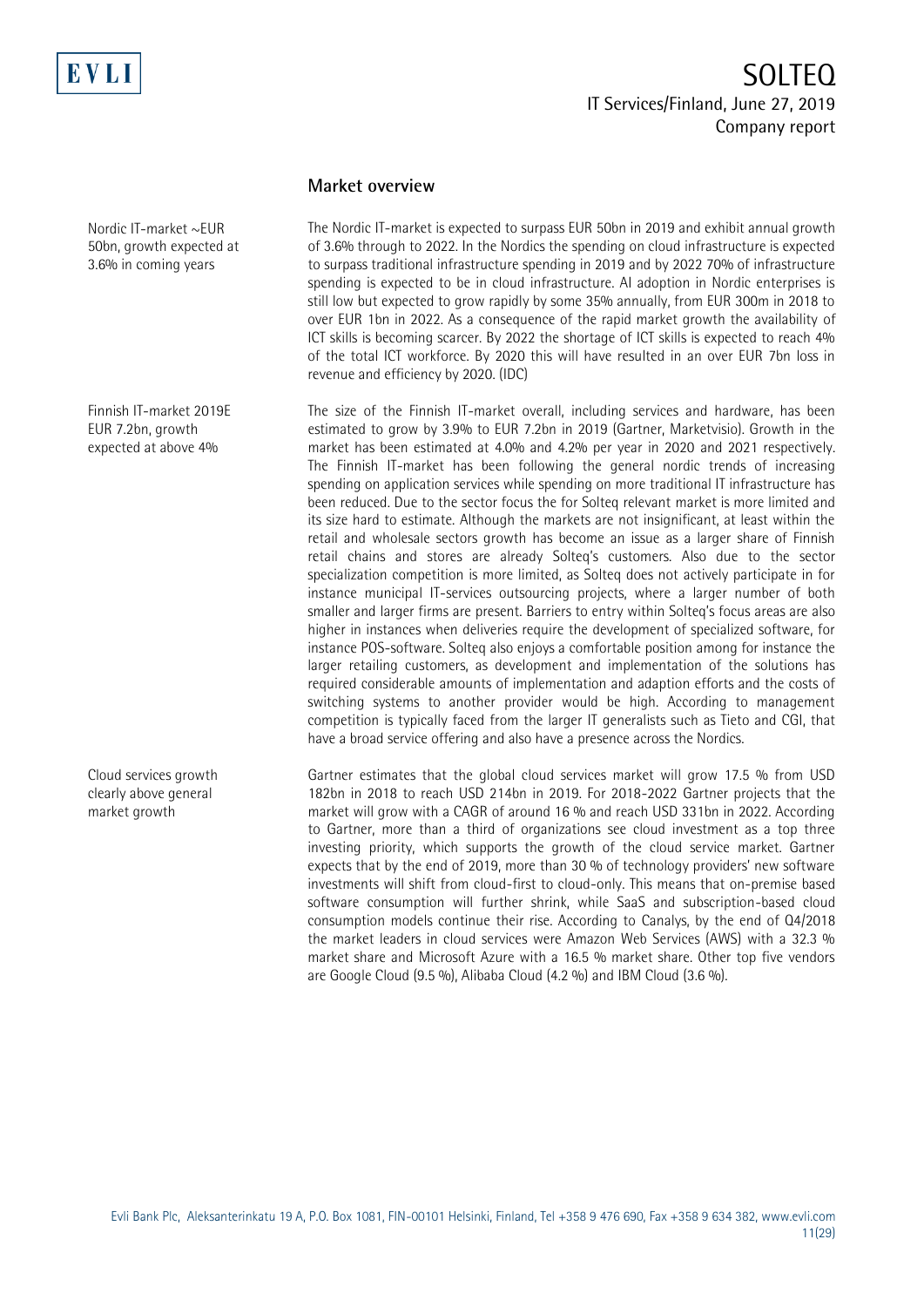

Figure 8: Worldwide public cloud service revenue forecast 2018-2022

Business Wire anticipated in their Global Software-as-a-Service market report for 2018- 2023 that the SaaS market is expected to have a CAGR of 21.2 %. According to Gartner the Cloud Application Services market will be worth USB 143bn by 2022.

Robotics is still a small but rapidly growing area of the IT market. Markets and Markets has estimated that the cloud robotics market will grow from USD 2.2bn in 2017 to USD 7.5bn in 2022, at a CAGR of 28.1 %. Growth is being driven by increased adoption of loT and advancements in AI and machine learning technology. Robotics currently plays a significant role in Solteq's product development investments, with the Solteq Retail Robot being the key investment object. Solteq is not the first to develop robots for retail purposes, as for instance US based Bossa Nova already has robots deployed in 50 stores around the US. Another company Locus has also been developing robots for retail and logistics use. As the market is still in an early stage there is still considerable growth potential and room to expand the purposes of use of the robots.

Robotics still a smaller market but 2017-2022 CAGR estimate at 28.1%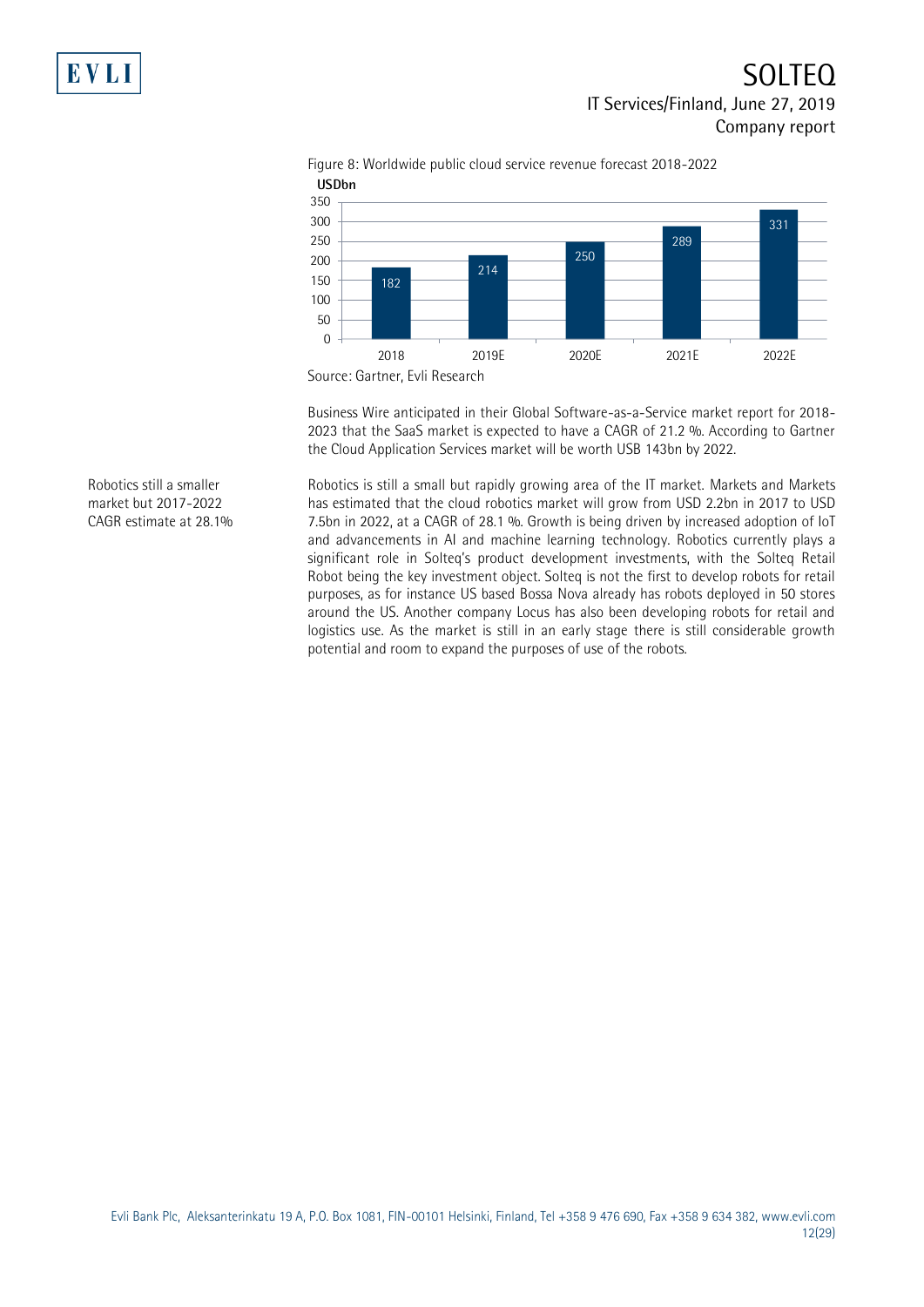

2014-2018 adj. revenue CAGR over 10%

# SOLTEQ IT Services/Finland, June 27, 2019 Company report

## **Financial performance**

Solteq has been growing steadily, strongly driven by acquisitions. The sales CAGR between 2014-2018 has been around 8.6%, although the figures are affected by implementation of the IFRS 15 standard, and the adjusted CAGR would be well above 10%. Solteq has taken the standard into use on 1 January 2018 retroactively and only the figures for 2017 have been adjusted. This transition had a negative approx. EUR 10 million impact on revenue for the year 2017, which was mostly reflected as a similar decrease of material and service costs. IFRS 15 implementation had an impact on the reported revenue and materials and services. The impact derives from  $3<sup>rd</sup>$  party licenses and their maintenance and media sales.

Solteq's revenue in 2018 amounted to EUR 56.9 million. Growth in sales compared to 2017 amounted to 12.1%. The growth was primarily driven by the acquisitions made in 2017 and increasing demand for digital services. Solteq's sales for Q1/2019 were EUR 14.9 million, at a similar level to the comparison period. Of the Q1/2019 sales one fifth originated from outside of Finland. 2018 revenue EUR 56.9m, growth 12.1%

> During 2018 two company acquisitions were made, TM United and LS retail and Dynamics NAV competencies from ProInfo. TM United was consolidated to Solteq Group as of January  $1^{st}$ , 2018 and the services acquisition of ProInfo as of June  $1^{st}$ , 2018. The revenue of the acquired companies from acquisition date to the end of 2018 is included in the Group's income statement and amounted to EUR 5.5m.



Figure 9: Solteq's revenue and revenue growth-% EURm

Source: Solteq, Evli Research

Solteq reports the company's sales as divided per operation: services, revenue from longterm contracts, sales of software license and hardware sales. In 2018 services accounted for 85% of revenue, long-term contracts for 4%, software licenses for 10% and hardware sales for 1%. The shift in revenue composition between 2016-2017 is mainly due to adoption of the IFRS 15 standard.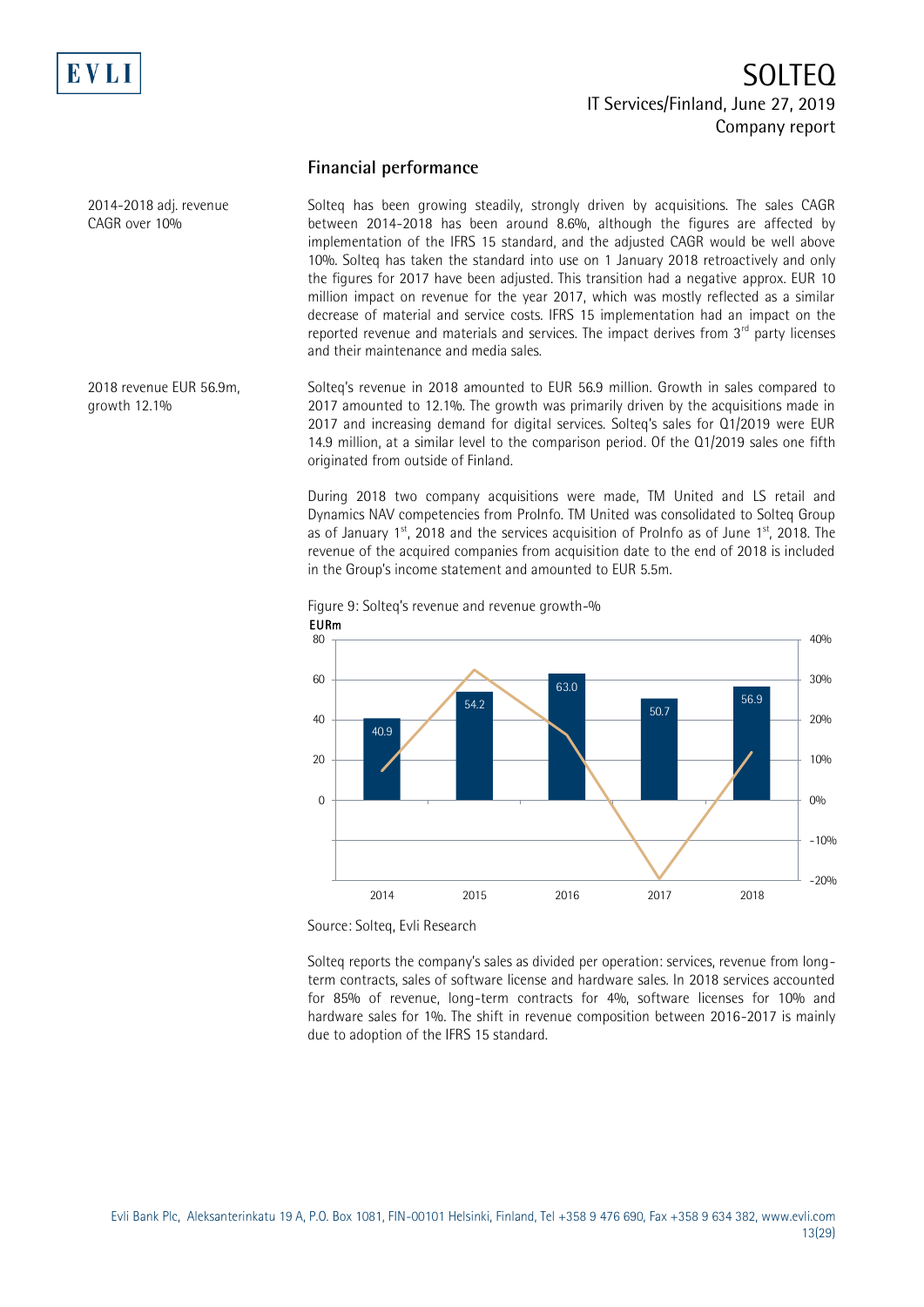

Figure 10: Solteq's revenue by operations

Source: Solteq, Evli Research

2018 adj. EBIT EUR 3.1m, at a margin of 5.5%

Solteq's adjusted EBIT for 2018 was EUR 3.1m, a 48% year-on-year increase, and the adjusted EBIT-margin stood at 5.5%. The adjusted EBIT-margin has stayed relatively stable between 4-6%. The average adjusted EBIT for 2014-2018 has been EUR 2.8m and the adjusted EBIT-margin on average 5.2%. Solteq has been enhancing its operational efficiency through rearrangements and cost cutting, which contributed to margins increasing in 2018. Solteq expects the actions taken to have a positive effect on the results of the coming fiscal years.

In Q1/2019 Solteq's adjusted EBIT was EUR 1.5m (1.3m) and adjusted EBIT-margin 10.3% (8.7%). EBITDA amounted to EUR 2.5m (1.9m), at a margin of 16.4% (12.9%). Adoption of the IFRS 16 standard (as of Jan  $1<sup>st</sup>$ , 2019, prior periods not restated) had a positive effect on EBITDA of EUR 0.46m.

Solteq's reported EBIT for years 2014-2018 has ranged between EUR 0.3m to EUR 6.4m. The reported EBIT-margin has ranged between 0.3% and 10.2%. The average reported EBIT has been approximately EUR 2.6m, while the average EBIT-margin has been 4.7%.

The major adjustment items during the years vary. In 2018 adjusted items totalled EUR 0.7m, mostly constituting of changes in fair value of conditional consideration, nonrecurring severance packages and damages from completed customer projects. For 2017 the total adjusted amount was EUR 1.8m, made of non-recurring severance packages, acquisitions and reconciliation agreement. In 2016 the adjustments totalled EUR 3.3m, constituting the divestment of MainIoT Software, IFRS 2 changes and a discontinued company acquisition.

Services Revenue from long-term contracts Sales of software licenses Sales of hardware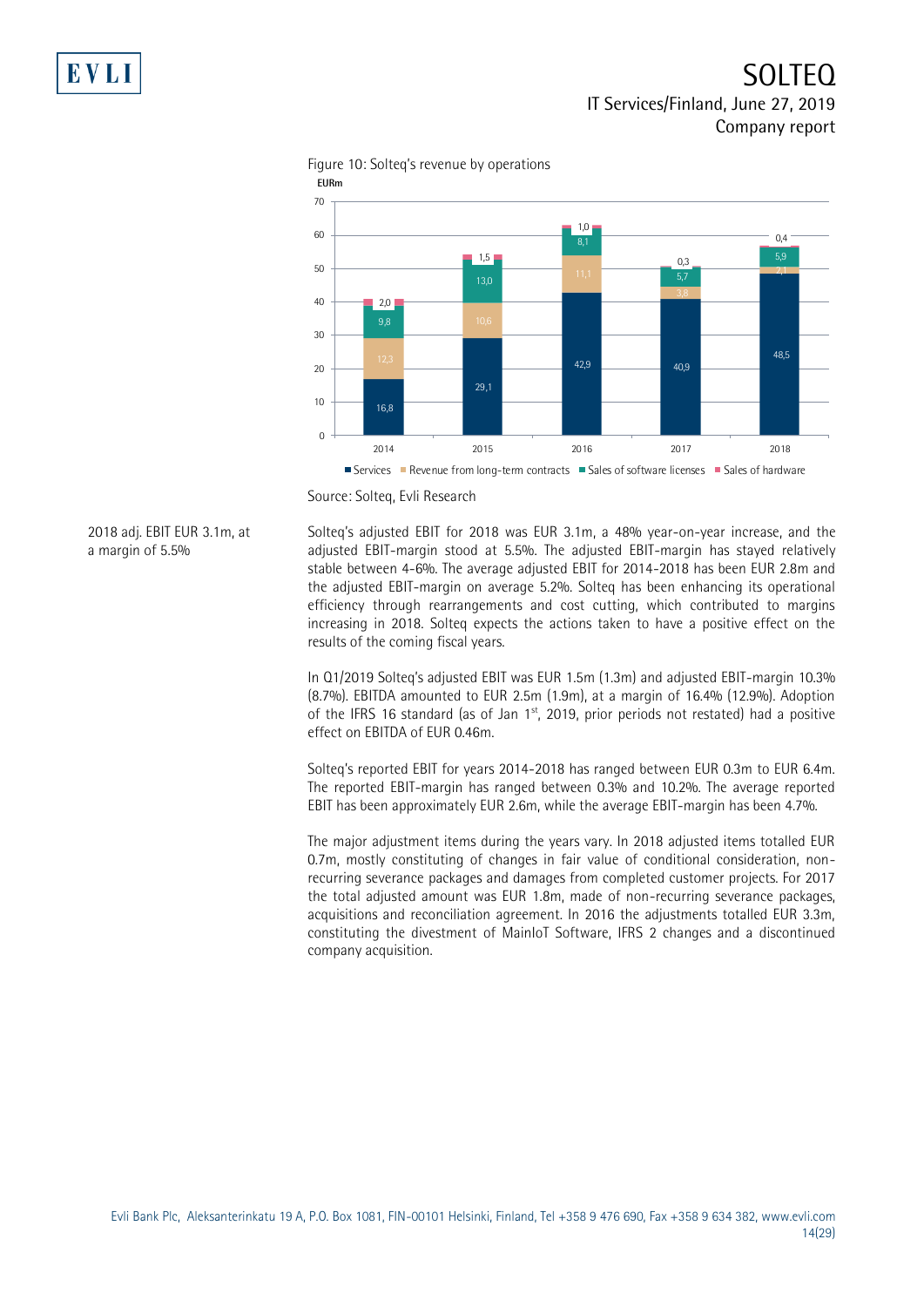

Figure 11: Solteq's reported and adjusted EBIT and EBIT-%

Personnel main source of expenses at some 65% of revenue

Solteq's main cost drivers are employee benefit expenses, materials and services, other expenses and depreciations and impairments. From 2014 to 2016 the distribution stayed relatively stable; employee benefit expenses accounting for around 50% of the total costs, materials and services accounting around 30%, other expenses 17% and depreciations and amortization 3%. With the retrospective adoption of the IFRS 15 standard in 2018 the share of personnel expenses saw an increase to some 65% and materials and services to some 12% due to certain third-party services no longer being booked as revenue and costs.





Source: Solteq, Evli Research

Source: Solteq, Evli Research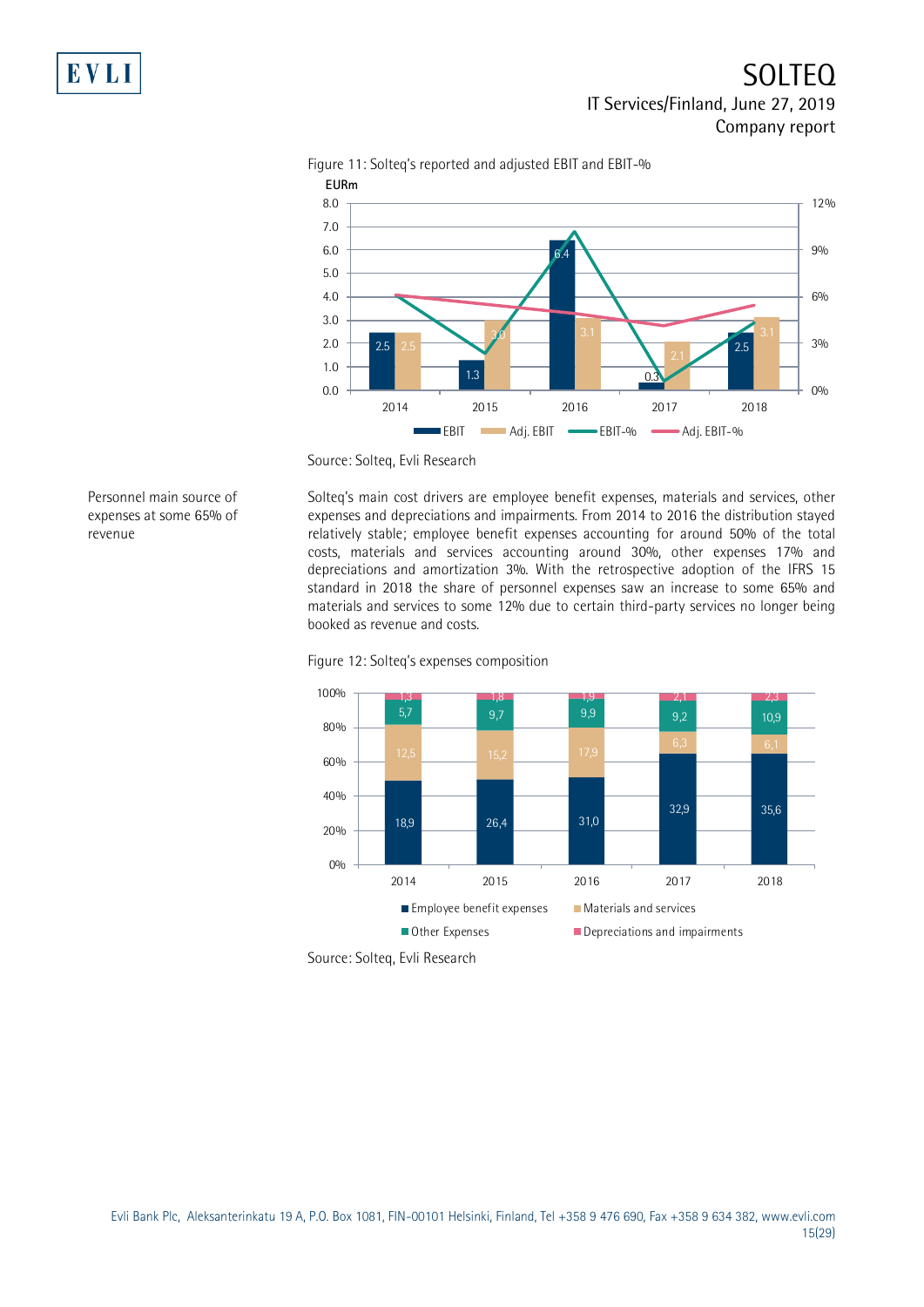

Large goodwill from acquisitions on balance sheet, 55% of assets in 2018

EUR 24.5m of the in 2015 issued 6% coupon bond remaining, maturity in 2020

## **Balance sheet**

Solteq's total assets at the end of Q1/2019 amounted to EUR 73.5m (67.5m). Goodwill from acquisitions made in the past years accounted for EUR 40.4m, corresponding to a 55% share of the assets and 179% of total equity. In 2015 Solteq acquired Descom with at a purchase price EUR 23m and wrote up EUR 22.5m of goodwill of the acquisition. On the balance sheet the other intangible assets amounted to EUR 7.8m, of which the majority relates to intangible rights, and R&D capitalization has been minor in recent years. The tangible assets amounted to EUR 8.5m, of which the majority relates to IFRS 16 imposed right-of-use assets. Solteq's cash position amounted to EUR 3.8m. The company has a standby credit limit of EUR 4m and a bank account credit limit of EUR 2m. As per 31.3.2019 both were unused.

Of the liabilities, long-term financial liabilities amounted to EUR 30.7m or 41.8% of total assets. Solteq has a fixed rate bond with an original value of EUR 27m, at a 6% coupon rate, maturing mid-2020. Solteq repurchased and cancelled a share of EUR 2.5m, nearly 10% of the total value of the issued bond, during the financial year 2016. Solteq was granted a Business Finland product development loan for EUR 0.8m during the Q1/2019 period. Total equity amounted to EUR 22.6m and the equity ratio to 31.1%. The net debt, including EUR 6.4m in lease liabilities, amounted to approx. EUR 30m. Solteq's gearing ratio as per 31.3.2019 amounted to 131% (123.5%) and for FY 2018 to 101.9%. Q1/2019 Gearing excluding lease liabilities stood at 104.3%.

Figure 13: Solteq's balance sheet composition as per 31.3.2019



Source: Solteq, Evli Research

Solteq's goodwill has over tripled from EUR 12.7m (51% of total assets) in 2014 to EUR 40.4m (60% of total assets) in 2018. The company has been active on the M&A front and acquired several companies. In 2015 the company's goodwill increased by EUR 22.5m due to the acquisition of Descom Group. In 2016 Solteq acquired Aponsa AB and Pardco Group and divested MainIoT software, which all are reflected on the goodwill decreasing. Solteq has acquired four more companies during 2017 and 2018, which has further increased the company's goodwill.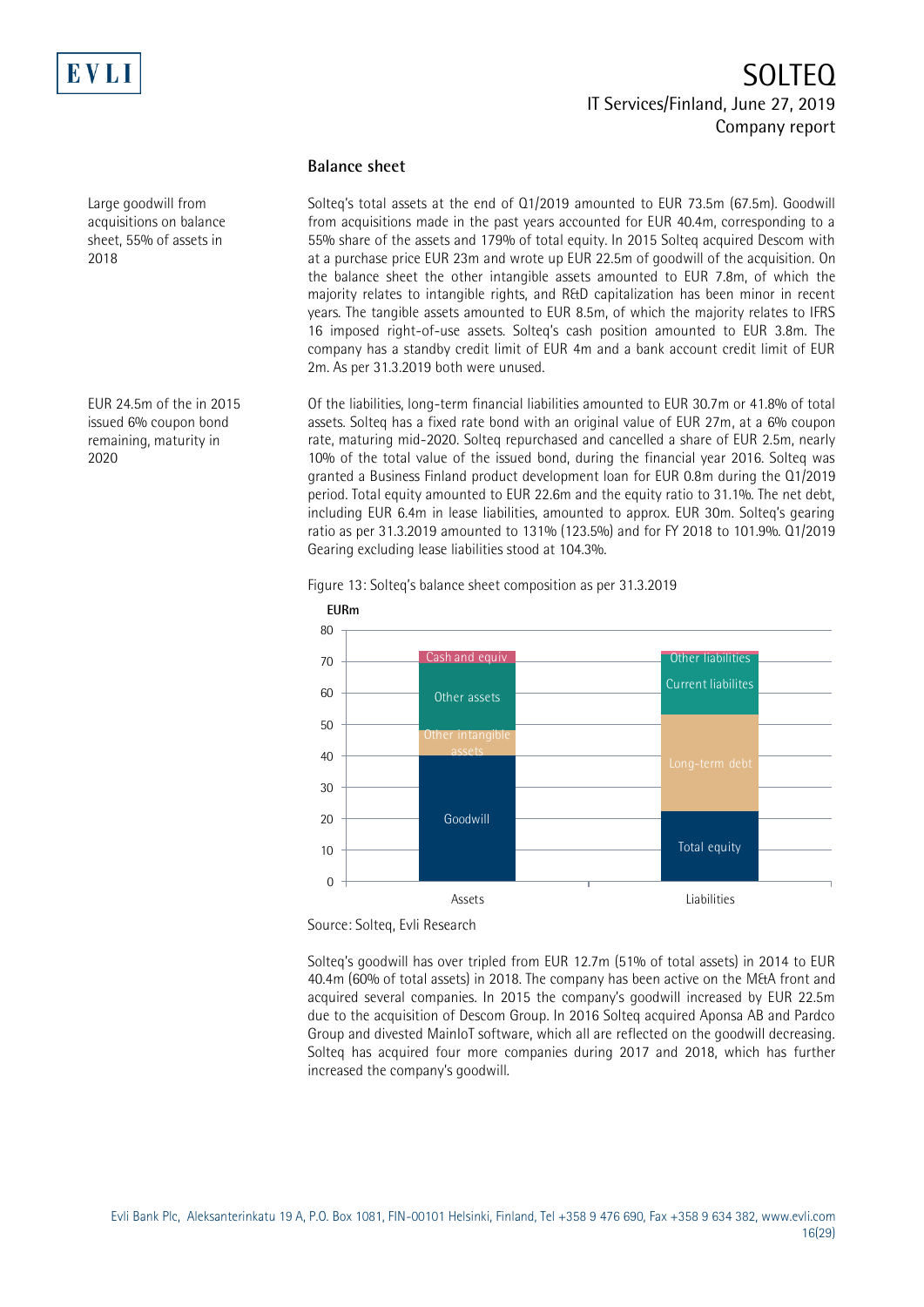

Figure 14: Solteq's goodwill and % of total assets

## **Research and development**

Significant increases to R&D expenditure in recent years

Solteq's research and development costs have been growing heavily in the past few years and have doubled from EUR 1.1m in 2014 to EUR 2.3m in 2018. According to the company, the research and development costs for 2019 are estimated to be EUR 3.5m, implying an increase of over 50% from 2018. In Q1/2019 EUR 1m of the net investments were capitalized development costs relating to further development of the existing software product and the development of new software products. The net investments in 2018 were EUR 8.3m, of which EUR 4.5m were company acquisitions. According to management the larger share of investments is allocated to autonomous robotics services related R&D, with the Point-of-Commerce -concept also a big focus area.

## Figure 15: Solteq's research and development costs and % of revenue



Source: Solteq, Evli Research

Source: Solteq, Evli Research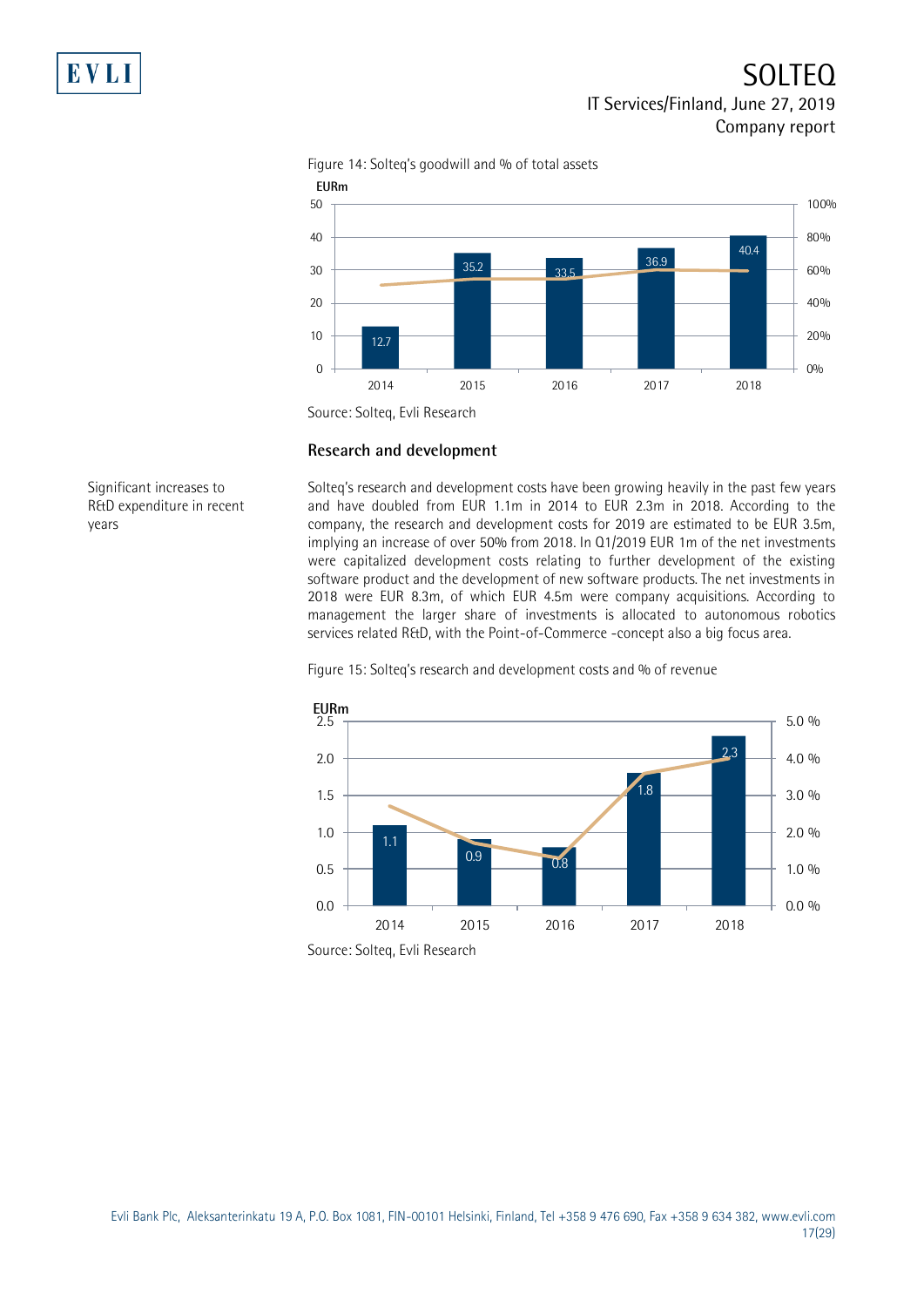

## **Estimates**

| Growth has predominantly<br>been inorganic                                                  | Solteg has on an estimated adjusted basis (IFRS 15 comparability issues) seen an average<br>growth of over 10% annually since 2014. Acquisitions have played a significant part in<br>the growth and for instance in 2018, when acquisitions had an EUR 5.5m impact on<br>group revenue, the implied organic growth was barely positive while the total growth<br>amounted to 12.1%.                                                                                                                                                                                                                                                                                                                                                                                                                                                                                                                                                                                                                                                                                                                                                                                                                                       |
|---------------------------------------------------------------------------------------------|----------------------------------------------------------------------------------------------------------------------------------------------------------------------------------------------------------------------------------------------------------------------------------------------------------------------------------------------------------------------------------------------------------------------------------------------------------------------------------------------------------------------------------------------------------------------------------------------------------------------------------------------------------------------------------------------------------------------------------------------------------------------------------------------------------------------------------------------------------------------------------------------------------------------------------------------------------------------------------------------------------------------------------------------------------------------------------------------------------------------------------------------------------------------------------------------------------------------------|
| Our sales CAGR estimate<br>for 2018-2021E at close to<br>3.5%, excl. likely<br>acquisitions | We expect a sales CAGR between 2018-2021E of nearly 3.5%. Our estimates do not<br>include any inorganic growth apart from that of already completed transaction in 2018.<br>Given that Solteq in recent years has made acquisitions every year the likelihood of<br>further acquisitions in the coming years in our view is very high, but we have not<br>included estimates for such due to the uncertainty. We expect growth to rely on<br>expansion outside of Finland, where growth opportunities are significant. Further<br>development and commercialization of the Point-of-Commerce -concepts will in our<br>view aid in boosting the revenue growth pace going into 2020. We also do not expect<br>Solteg's autonomous robotics services solutions to have any material impact on revenue<br>in 2019.                                                                                                                                                                                                                                                                                                                                                                                                            |
| Operating profit margins<br>expected to improve to<br>near 8% by 2021E                      | Solteg's adjusted operating profitability saw a declining trend up until 2018, when cost<br>savings and efforts to enhance operational efficiency started to show. Solteq expects the<br>action taken to continue to have an impact in 2019 and has in its guidance stated that<br>the operating profit in 2019 is expected to grow clearly from 2018. We expect an<br>operating profit margin of 6.8% in 2019, followed by gradual improvement to near 8.0%<br>in 2021E. Our estimates rely on margin improvement from the actions already taken to<br>improve profitability and also to a smaller degree a shift in the product mix towards own<br>software and services. In our view Solteq has the potential to improve operating profit<br>margins notably above our estimates based on margins achieved by companies with a<br>larger share of own software in the sales mix. This would require a more rapid increase in<br>the share of own software products and continuous services than we have expected. We<br>see that Solteg is however still in the earlier stages of its transition towards becoming a<br>software company and therefore still remain somewhat cautious to the speed of the<br>transition. |
| We expect a dividend of<br>EUR 0.03 per shares for FY<br>2019                               | Solteg's ability to pay dividends has in recent years been limited by loan covenants,<br>namely the net IB debt / EBITDA ratio (below 3.50:1). As stated in the company's dividend<br>policy, Solteq strives to distribute approximately 30% of net earnings. Based on our                                                                                                                                                                                                                                                                                                                                                                                                                                                                                                                                                                                                                                                                                                                                                                                                                                                                                                                                                 |

### Table 2: Estimates summary

| <b>Solteg</b>          | 2017     | Q1/18  | Q2'18   | Q3/18  | Q4/18   | 2018     |        |        | Q1/'19 Q2/'19E Q3/'19E Q4/'19E |        | 2019E   | 2020E   | 2021E   |
|------------------------|----------|--------|---------|--------|---------|----------|--------|--------|--------------------------------|--------|---------|---------|---------|
| Net sales              | 50.7     | 14.9   | 14.2    | 12.8   | 14.9    | 56.9     | 14.9   | 14.4   | 13.4                           | 15.6   | 58.3    | 60.8    | 62.9    |
| sales growth %         | $-19.6%$ | 13.8%  | 5.7%    | 10.3%  | 19.2%   | $12.1\%$ | 0.2%   | 1.2%   | 4.4%                           | 4.5%   | 2.5%    | 4.2%    | 3.5%    |
|                        |          |        |         |        |         |          |        |        |                                |        |         |         |         |
| Other income           | 0.1      | 0.0    | 0.0     | 0.0    | 0.5     | 0.5      | 0.0    | 0.0    | 0.0                            | 0.0    | 0.0     | 0.0     | 0.0     |
| Materials and services | $-6.3$   | $-2.1$ | $-1.7$  | $-1.2$ | $-1.1$  | $-6.1$   | $-0.9$ | $-1.2$ | $-1.0$                         | $-1.2$ | $-4.3$  | $-4.5$  | $-4.7$  |
| Personnel expenses     | $-32.9$  | $-8.8$ | $-9.8$  | $-8.6$ | $-8.3$  | $-35.6$  | $-9.3$ | $-9.6$ | $-8.9$                         | $-9.6$ | $-37.4$ | $-38.4$ | $-39.5$ |
| Other expenses         | $-9.2$   | $-2.0$ | $-2.0$  | $-2.0$ | $-4.9$  | $-10.9$  | $-2.2$ | $-2.2$ | $-2.0$                         | $-2.5$ | $-8.9$  | $-9.2$  | $-9.5$  |
| <b>EBITDA</b>          | 2.4      | 1.9    | 0.6     | 1.1    | 1.1     | 4.8      | 2.5    | 1.4    | 1.5                            | 2.3    | 7.7     | 8.7     | 9.2     |
| <b>D&amp;A</b>         | $-2.1$   | $-0.6$ | $-0.6$  | $-0.6$ | $-0.5$  | $-2.3$   | $-0.9$ | $-0.9$ | $-0.9$                         | $-0.9$ | $-3.7$  | $-4.1$  | $-4.3$  |
| <b>EBIT</b>            | 0.3      | 1.3    | 0.0     | 0.5    | 0.6     | 2.5      | 1.5    | 0.5    | 0.6                            | 1.4    | 4.0     | 4.6     | 4.9     |
| <b>EBIT</b> margin     | 0.6%     | 8.8%   | 0.2%    | 3.8%   | $4.3\%$ | $4.3\%$  | 10.2%  | 3.3%   | 4.3%                           | 8.8%   | 6.8 %   | 7.5%    | 7.8%    |
| Adjustment items       | 1.8      | 0.0    | 0.1     | 0.1    | 0.5     | 0.7      | 0.0    | 0.0    | 0.0                            | 0.0    | 0.0     | 0.0     | 0.0     |
| Adjusted EBIT          | 2.1      | 1.3    | 0.2     | 0.6    | 1.1     | 3.1      | 1.5    | 0.5    | 0.6                            | 1.4    | 4.0     | 4.6     | 4.9     |
| Adj. EBIT margin       | $4.1\%$  | 8.7%   | $1.1\%$ | 4.3%   | 7.5%    | 5.5%     | 10.3%  | 3.3%   | 4.3%                           | 8.8%   | 6.8%    | 7.5%    | 7.8%    |

estimates Solteq should be able to achieve the requirements for distribution of funds, as defined by the loan covenants. We expect a dividend for FY2019 of EUR 0.03 per share.

Source: Solteq, Evli Research estimates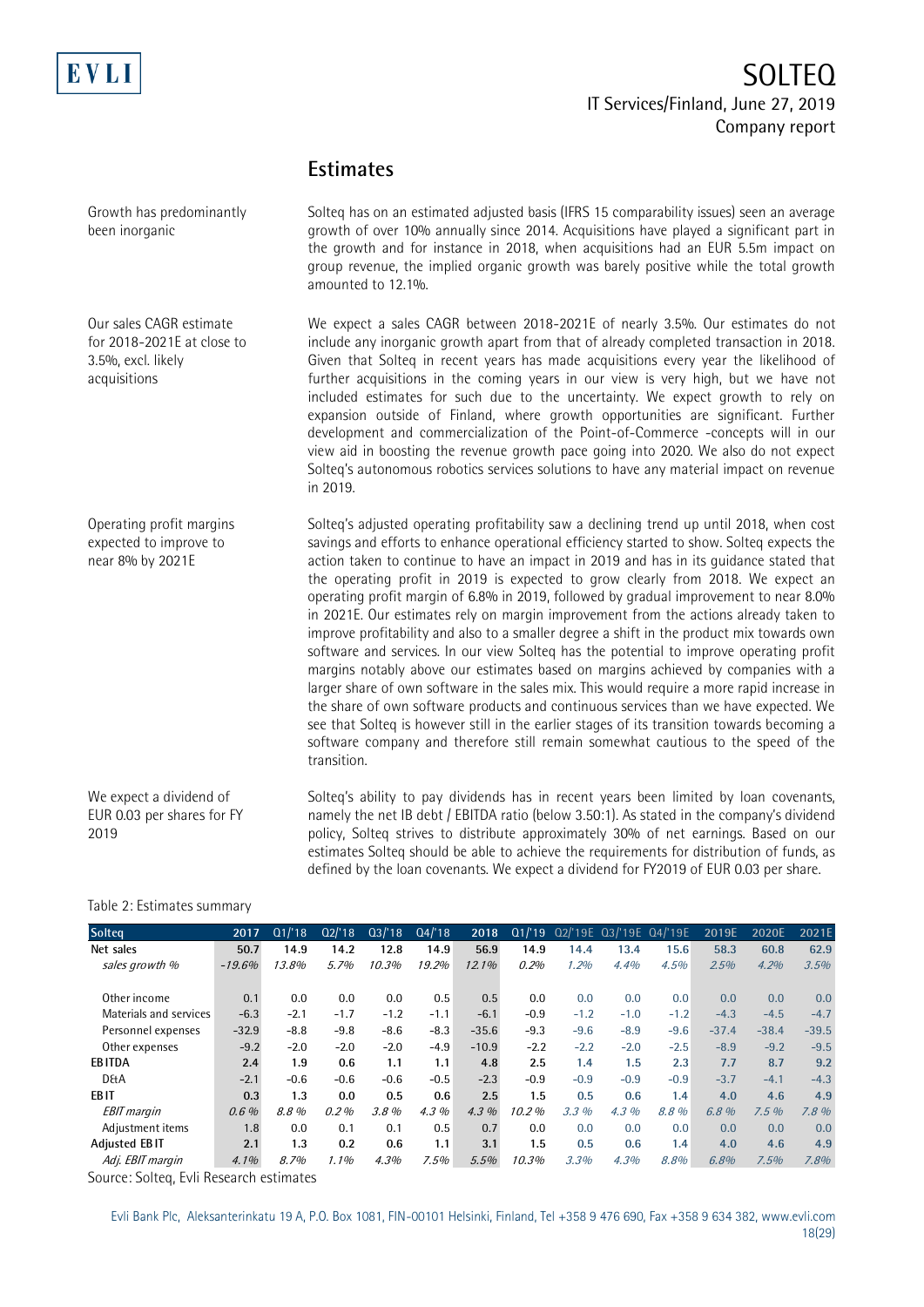

Initiate coverage with HOLD and target price of

EUR 1.40

# SOLTEQ IT Services/Finland, June 27, 2019 Company report

## **Valuation**

We initiate coverage of Solteq with a HOLD rating and a target price of EUR 1.40. Our valuation relies mainly on public Nordic IT-services oriented peer multiples. Solteq's ambition is to transition its business towards becoming a company focused more on own software and related services, after to a larger extent having been an IT-services provider in the past. Although the margin potential and continuity in revenue brought by own software products would warrant higher multiples, Solteq is still in the earlier stages of the transition and as such we consider the selected peer group a more reasonable comparison object than for instance the Nordic software companies. Furthermore, Solteq has increased its product development investments, on our estimates expected to correspond to 6% of 2019E revenue, with a larger share of that into innovative but yet largely unproven autonomous service robotics solutions. Although the potential of such solutions appears significant, the high uncertainty in the scope of revenue realisation is worth noting.

Based on our estimates the 2019E and 2020E EV/EBIT and P/E multiples do not imply any notable valuation upside, with the multiples generally in line with peers. Our operating profit estimates for 2019E assume an increase of roughly 60% from 2018 to a margin of 6.8%, driven largely by previous actions to enhance operational efficiency, after which we expect a 1pp increase in margins by 2021E. Solteq has in its guidance for 2019E stated that its operating profit is expected to grow clearly compared to 2018. Main drivers for valuation upside would in our view be faster revenue growth and margin improvement through a more rapid shift in the product mix and growth internationally. The autonomous service robotics solutions are also a bet that could prove to be lucrative, but we remain rather conservative in our estimates given the yet lacking proof of success. We also note that Solteq operates on a relatively leveraged but in our view not concerning balance sheet. The remainder of the company's bond (6% coupon) will mature in mid-2020, which may offer possibilities for refinancing at more favourable terms, thus easing the interest expenses and enhancing earnings, which we have not included in our estimates.

| <b>VALUATION</b>   |               |
|--------------------|---------------|
|                    | Implied value |
| <b>DCF</b>         | 1.6           |
| Peer EV/EBIT '19   | $1.1 - 1.3$   |
| Peer P/E '19       | $1.4 - 1.7$   |
|                    |               |
| Target price (EUR) |               |

Source: Evli Research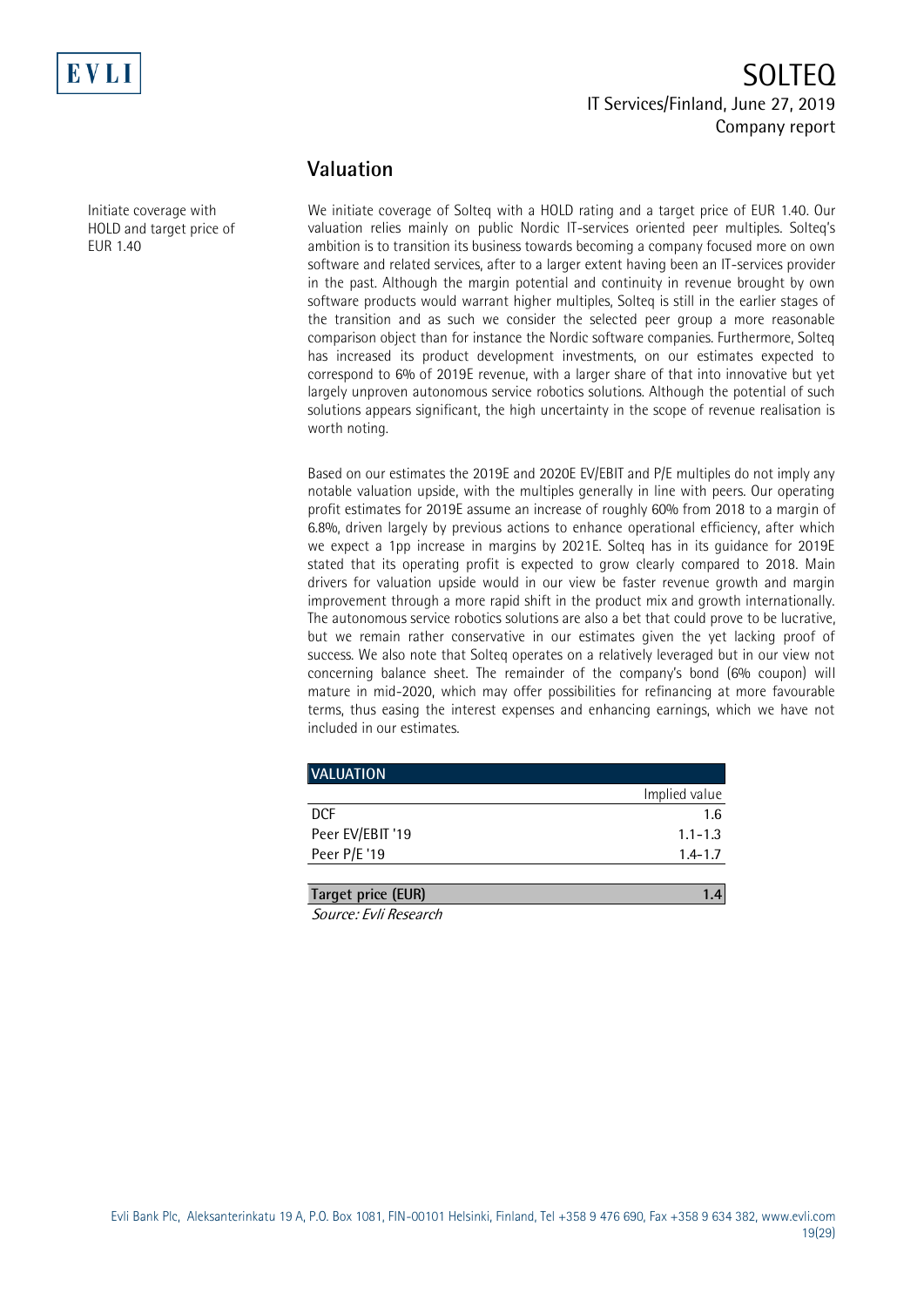

Table 3: Nordic IT-services company peer group

|                                   | <b>MCAP</b> |        | EV/EBITDA |        |       | EV/EBIT |       |       | P/E    |        |
|-----------------------------------|-------------|--------|-----------|--------|-------|---------|-------|-------|--------|--------|
| <b>SOLTEQ PEER GROUP</b>          | <b>MEUR</b> | 19E    | 20E       | 21E    | 19E   | 20E     | 21E   | 19E   | 20E    | 21E    |
| <b>Tieto</b>                      | 1897        | 8.1x   | 7.8x      | 7.6x   | 12.3x | 11.3x   | 10.9x | 14.1x | 13.1x  | 12.6x  |
| Atea                              | 1337        | 9.6x   | 8.6x      | 7.8x   | 15.6x | 13.1x   | 11.6x | 18.9x | 15.8x  | 13.9x  |
| Knowit                            | 390         | 10.6x  | 9.9x      | 9.4x   | 12.4x | 11.4x   | 10.8x | 15.7x | 14.5x  | 13.7x  |
| <b>HiQ</b>                        | 273         | 10.1x  | 9.5x      | 9.0x   | 11.8x | 11.0x   | 10.4x | 16.9x | 15.5x  | 14.6x  |
| <b>Bouvet</b>                     | 319         | 10.6x  | 9.9x      | 9.3x   | 13.4x | 12.5x   | 11.6x | 17.1x | 15.9x  | 14.9x  |
| Enea                              | 259         | 11.3x  | 10.7x     | 9.9x   | 14.2x | 13.2x   | 12.1x | 17.1x | 15.5x  | 13.4x  |
| Gofore                            | 121         | 10.5x  | 9.2x      | 8.7x   | 11.8x | 10.2x   | 9.6x  | 16.5x | 14.2x  | 12.6x  |
| Digia                             | 83          | 7.3x   | 6.3x      | 5.8x   | 10.5x | 9.1x    | 8.3x  | 12.0x | 10.0x  | 9.1x   |
| lSiili Solutions                  | 62          | 8.4x   | 6.9x      | 6.2x   | 10.7x | 8.4x    | 7.3x  | 13.1x | 10.3x  | 9.0x   |
| <b>Vincit</b>                     | 58          | 8.2x   | 6.9x      | 6.2x   | 9.1x  | 7.4x    | 6.4x  | 13.8x | 10.5x  | 9.1x   |
| Innofactor                        | 23          | 8.8x   | 7.9x      | 7.8x   | 23.0x | 17.6x   | 17.0x | 17.8x | 13.8x  | 10.4x  |
| Peer Group Average                | 438         | 9.4x   | 8.5x      | 8.0x   | 13.2x | 11.4x   | 10.5x | 15.7x | 13.6x  | 12.1x  |
| Peer Group Median                 | 259         | 9.6x   | 8.6x      | 7.8x   | 12.3x | 11.3x   | 10.8x | 16.5x | 14.2x  | 12.6x  |
| Solteg (Evli est.)                | 28          | 7.3x   | 6.5x      | 5.9x   | 14.1x | 11.8x   | 10.7x | 17.0x | 12.4x  | 10.8x  |
| Solteg prem./disc. to peer median |             | $-24%$ | $-24%$    | $-25%$ | 14%   | 4%      | $-1%$ | 3%    | $-13%$ | $-14%$ |

Source Bloomberg, Evli Research

|                                   | <b>Sales</b> | Sales gr. |       | $EBIT-9$ |         |         | Div. yield |         |         |
|-----------------------------------|--------------|-----------|-------|----------|---------|---------|------------|---------|---------|
| <b>SOLTEQ PEER GROUP</b>          | <b>18A</b>   | 19E       | 20E   | 19E      | 20E     | 21E     | 19E        | 20E     | 21E     |
| <b>Tieto</b>                      | 1600         | 3%        | 3%    | 9.9%     | 10.5 %  | 10.6 %  | 5.8 %      | $5.9\%$ | 6.1%    |
| Atea                              | 3614         | 7%        | 5%    | $2.5\%$  | $2.8\%$ | 3.0%    | 5.7%       | 6.1%    | $6.5\%$ |
| Knowit                            | 301          | 8%        | 5%    | 10.0 %   | 10.3 %  | 10.4 %  | 2.9%       | $3.3\%$ | 3.9%    |
| HiQ                               | 181          | 0%        | 5%    | 11.6 %   | 11.9 %  | 11.9 %  | $6.8\%$    | $7.0\%$ | $7.2\%$ |
| <b>Bouvet</b>                     | 192          | 12%       | 7%    | 10.9 %   | 10.9 %  | 11.0 %  | $4.3\%$    | $5.2\%$ | $5.7\%$ |
| Enea                              | 82           | 16%       | 8%    | 22.6 %   | 22.5 %  | 23.2 %  |            |         | $2.2\%$ |
| Gofore                            | 51           | 40%       | 16%   | 13.0 %   | 13.0 %  | 13.1 %  | 2.7%       | $3.2\%$ | $3.5\%$ |
| Digia                             | 112          | 12%       | 5%    | $7.3\%$  | $8.0\%$ | 8.4 %   | $3.1\%$    | $4.0\%$ | $5.0\%$ |
| <b>Siili Solutions</b>            | 70           | 16%       | 7%    | $7.5\%$  | $9.0\%$ | $9.8\%$ | $3.8\%$    | $5.4\%$ | $6.2\%$ |
| <b>Vincit</b>                     | 43           | 15%       | 8%    | 11.6 %   | 13.2 %  | 14.1 %  | 3.7%       | $4.6\%$ | $5.0\%$ |
| Innofactor                        | 63           | $1\%$     | 2%    | $2.8\%$  | $3.6\%$ | 3.7%    | $0.0\%$    | $0.0\%$ |         |
| Peer Group Average                | 574          | 12%       | $6\%$ | 10.0 %   | 10.5 %  | 10.8 %  | 3.9%       | 4.5 %   | $5.1\%$ |
| Peer Group Median                 | 112          | 12%       | $5\%$ | 10.0 %   | 10.5 %  | 10.6 %  | $3.8\%$    | $4.9\%$ | $5.3\%$ |
| Solteq (Evli est.)                | 57           | 3%        | 4%    | 6.8%     | 7.5 %   | 7.8 %   | 1.8 %      | 2.4 %   | 2.8 %   |
| Solteg prem./disc. to peer median |              |           |       |          |         |         |            |         |         |

Source Bloomberg, Evli Research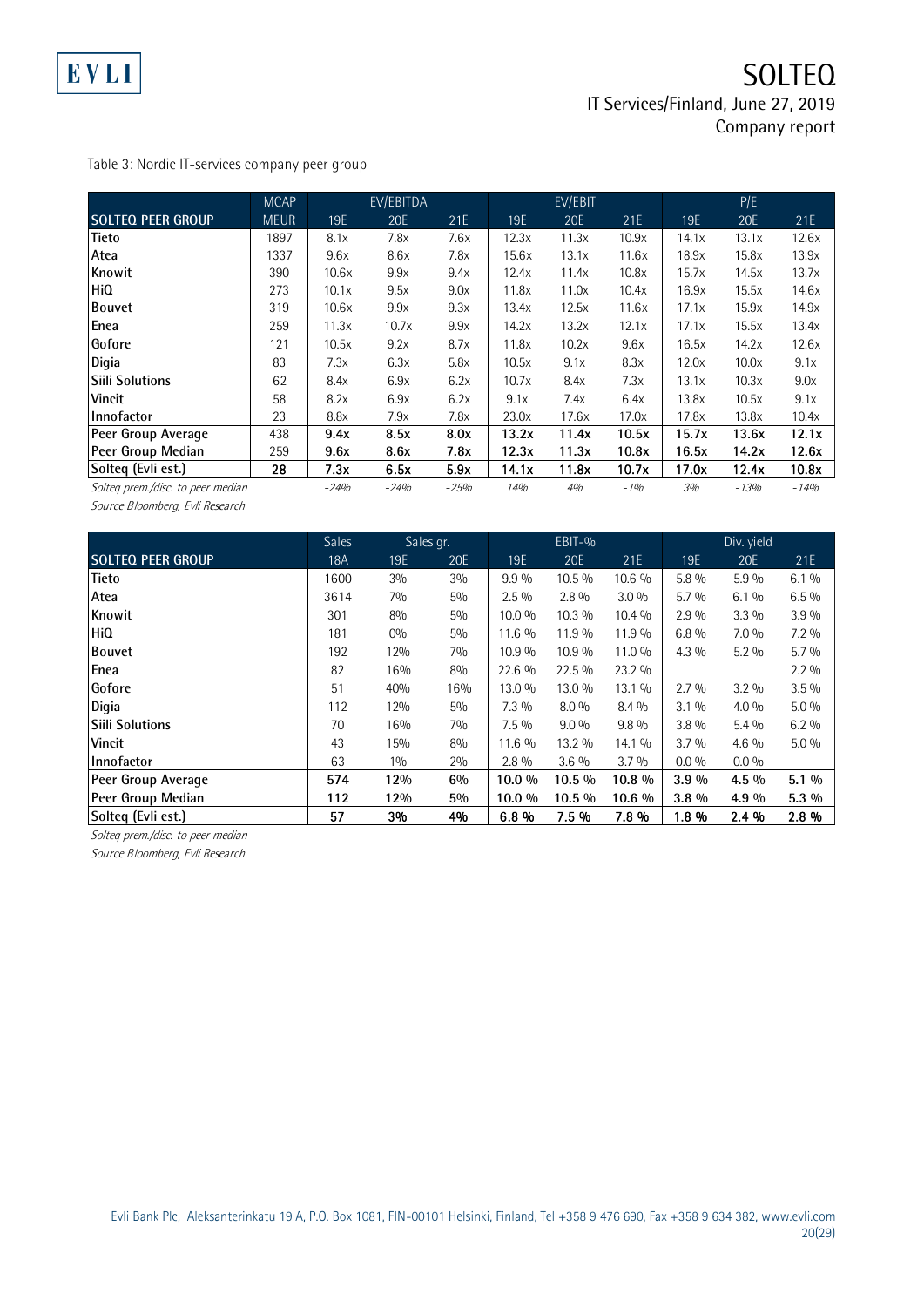| VALUATION RESULTS        | <b>BASE CASE DETAILS</b>  | VALUATION ASSUMPTIONS  | ASSUMPTIONS FOR WACC           |      |
|--------------------------|---------------------------|------------------------|--------------------------------|------|
| Current share price      | 1.45 PV of Free Cash Flow | 27 Long-term growth, % | 2.0 Risk-free interest rate, % | 2.25 |
| DCF share value          | 1.56 PV of Horizon value  | 33 WACC, %             | 8.9 Market risk premium, %     | 5.8  |
| Share price potential, % | 7.7 Unconsolidated equity | 0 Spread, %            | 0.5 Debt risk premium, %       | 2.8  |
| Maximum value            | 1.8 Marketable securities | 5 Minimum WACC, %      | 8.4 Equity beta coefficient    | 1.10 |
| Minimum value            | 1.3 Debt - dividend       | -35 Maximum WACC, %    | 9.4 Target debt ratio, %       | 20   |
| Horizon value, %         | 54.8 Value of stock       | 30 Nr of shares, Mn    | 19.3 Effective tax rate, %     | 20   |

| DCF valuation, EURm       | 2018           | 2019E    | 2020E    | 2021E    | 2022E    | 2023E    | 2024E    | 2025E          | 2026E          | 2027E          | 2028E          | Horizon |
|---------------------------|----------------|----------|----------|----------|----------|----------|----------|----------------|----------------|----------------|----------------|---------|
| Net sales                 | 57             | 58       | 61       | 63       | 65       | 67       | 70       | 72             | 75             | 77             | 79             | 80      |
| Sales growth, %           | 12.1           | 2.6      | 4.2      | 3.5      | 3.5      | 3.5      | 3.5      | 3.5            | 3.5            | 3.5            | 2.0            | 2.0     |
| Operating income (EBIT)   | $\overline{2}$ | 4        | 5        | 5        | 5        | 5        | 6        | 6              | 6              | 6              | 6              | 6       |
| EBIT margin, %            | 4.3            | 6.8      | 7.5      | 7.8      | 8.2      | 8.0      | 8.0      | 8.0            | 8.0            | 8.0            | 8.0            | 8.0     |
| + Depreciation+amort.     |                | 4        | 4        | 4        | 4        | 4        | 4        | 5              | 5              | 5              | 5              |         |
| - Income taxes            | $-1$           | $-1$     | $-1$     | $-1$     | $-1$     | $-1$     | $-1$     | $-1$           | $-1$           | $-1$           |                |         |
| - Change in NWC           | 6              | 0        | $\Omega$ | $\Omega$ | $\Omega$ | $\Omega$ | $\Omega$ | $\Omega$       | $\Omega$       |                |                |         |
| NWC / Sales, %            | $-7.9$         | $-7.9$   | $-7.9$   | $-7.9$   | $-7.9$   | $-7.9$   | $-7.9$   | $-7.9$         | $-7.9$         | $-7.9$         | $-7.9$         |         |
| + Change in other liabs   | $\Omega$       | $\Omega$ | $\Omega$ | $\Omega$ | $\Omega$ | $\Omega$ | $\Omega$ | $\Omega$       | $\Omega$       |                |                |         |
| - Capital Expenditure     | $-14$          | $-4$     | $-4$     | $-4$     | $-4$     | $-5$     | $-5$     | $-5$           | $-5$           | $-5$           | $-5$           |         |
| Investments / Sales, %    | 24.7           | 6.8      | 6.9      | 6.8      | 6.8      | 6.8      | 6.8      | 6.8            | 6.8            | 6.8            | 6.7            | 6.7     |
| - Other items             | 0              | 0        | 0        | 0        | 0        | $\Omega$ | 0        | $\Omega$       | 0              | 0              | 0              |         |
| = Unlevered Free CF (FCF) | $-5$           | 3        | 3        | 4        | 4        | 4        | 4        | 4              | 5              | 5              | 5              | 73      |
| = Discounted FCF (DFCF)   |                | 3        | 3        | 3        | 3        | 3        | 3        | 3              | $\overline{2}$ | 2              | $\overline{2}$ | 33      |
|                           |                |          |          |          |          |          |          |                |                |                |                |         |
| $=$ DFCF min WACC         |                | 3        | 3        | 3        | 3        | 3        | 3        | 3              | $\overline{2}$ | $\overline{2}$ | $\overline{2}$ | 37      |
| $=$ DFCF max WACC         |                | 3        | 3        | 3        | 3        | 3        | 3        | $\overline{2}$ | $\mathfrak{D}$ | $\mathcal{P}$  | $\overline{2}$ | 29      |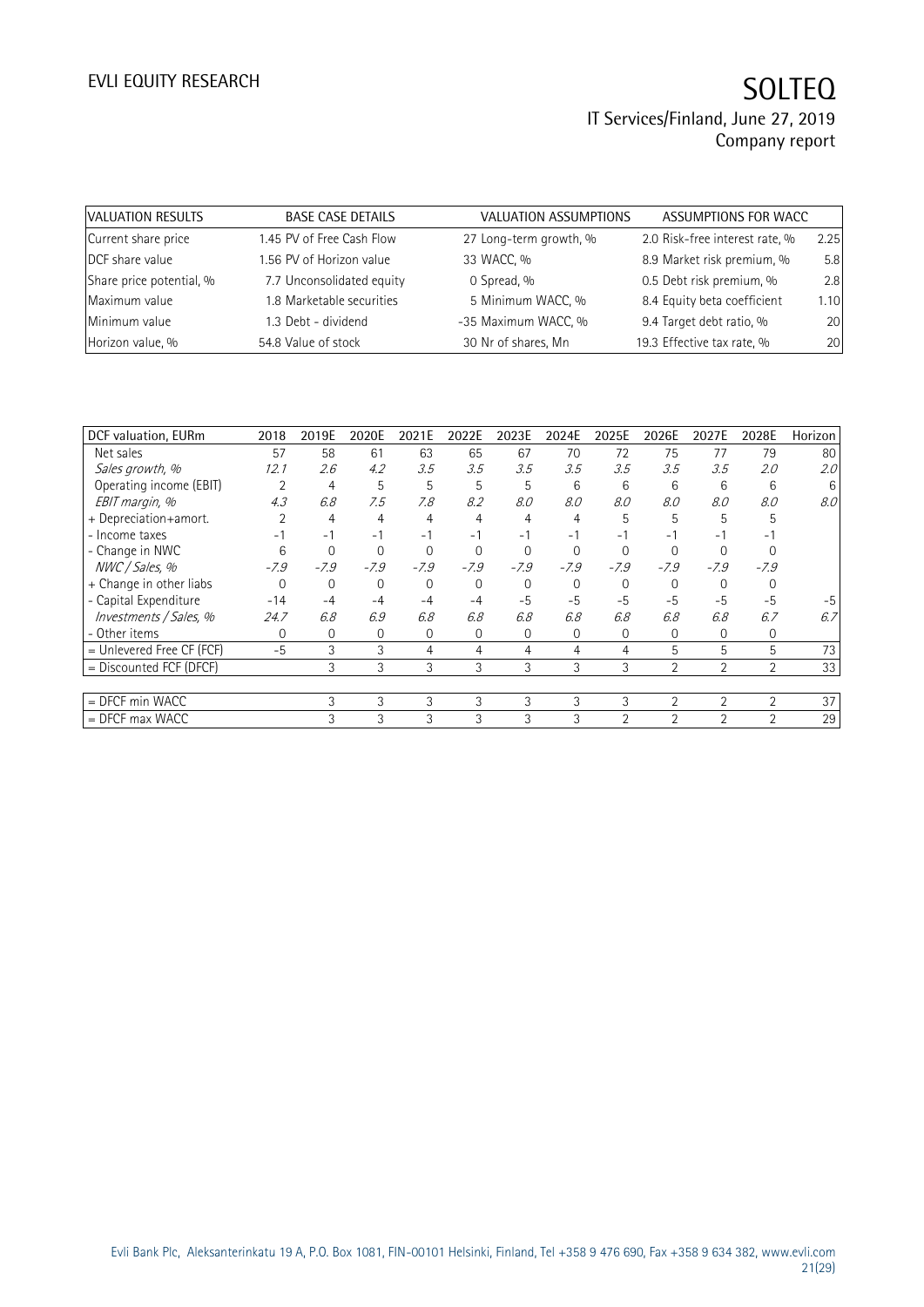| INTERIM FIGURES                      |              |              |              |             |                |                |             |                |               |                |       |       |
|--------------------------------------|--------------|--------------|--------------|-------------|----------------|----------------|-------------|----------------|---------------|----------------|-------|-------|
| EVLI ESTIMATES, EURm                 | 2018Q1       | 201802       | 201803       | 201804      | 2018           | 2019Q1         | 2019Q2E     | 2019Q3E        | 2019Q4E       | 2019E          | 2020E | 2021E |
| Net sales                            | 15           | 14           | 13           | 15          | 57             | 15             | 14          | 13             | 16            | 58             | 61    | 63    |
| EBITDA                               | 2            |              |              |             | .5             | 2              |             | $\overline{2}$ | $\mathcal{P}$ | 8              | 8     | 9     |
| EBITDA margin (%)                    | 12.9         | 4.4          | 8.3          | 7.7         | 8.4            | 16.4           | 9.7         | 11.2           | 14.7          | 13.1           | 13.8  | 14.1  |
| EBIT                                 |              | $\mathbf 0$  | $\mathbf{0}$ |             | $\overline{2}$ | 2              | 0           |                |               | $\overline{4}$ | 5     | 5     |
| EBIT margin (%)                      | 8.8          | 0.2          | 3.8          | 4.3         | 4.3            | 10.2           | 3.3         | 4.3            | 8.8           | 6.8            | 7.5   | 7.8   |
| Net financial items                  | 0            | $\mathbf{0}$ | $\mathbf{0}$ | $-1$        | $-2$           | $\Omega$       | 0           | 0              | $\Omega$      | $-2$           | $-2$  | $-2$  |
| Pre-tax profit                       |              | $\mathbf 0$  | $\mathbf 0$  | $\Omega$    |                |                | $\Omega$    | $\Omega$       |               | $\overline{2}$ | 3     | 3     |
| Tax                                  | O            | $\Omega$     | $\mathbf 0$  | $\Omega$    | $\Omega$       | $\Omega$       | $\Omega$    | $\Omega$       | $\Omega$      | $\Omega$       | $-1$  | $-1$  |
| Tax rate (%)                         | 26.6         | 9.5          | 312.0        | $-233.3$    | 44.5           | 23.7           | 20.0        | 20.0           | 20.0          | 21.9           | 20.0  | 20.0  |
| Net profit                           |              | $\mathbf 0$  | $\mathbf 0$  | $\mathbf 0$ | $\mathbf{0}$   |                | 0           | $\mathbf 0$    |               | $\overline{2}$ | 2     | 3     |
| EPS                                  | 0.03         | $-0.02$      | $-0.01$      | 0.01        | 0.02           | 0.04           | 0.00        | 0.00           | 0.04          | 0.09           | 0.12  | 0.13  |
| EPS adjusted (diluted no. of shares) | 0.03         | $-0.02$      | $-0.01$      | 0.01        | 0.02           | 0.04           | 0.00        | 0.00           | 0.04          | 0.09           | 0.12  | 0.13  |
| Dividend per share                   | 0.00         | 0.00         | 0.00         | 0.00        | 0.00           | 0.00           | 0.00        | 0.00           | 0.00          | 0.03           | 0.04  | 0.04  |
| SALES, EURm                          |              |              |              |             |                |                |             |                |               |                |       |       |
| Solteg                               | 15           | 14           | 13           | 15          | 57             | 15             | 14          | 13             | 16            | 58             | 61    | 63    |
| Total                                | 15           | 14           | 13           | 15          | 57             | 15             | 14          | 13             | 16            | 58             | 61    | 63    |
| SALES GROWTH, Y/Y %                  |              |              |              |             |                |                |             |                |               |                |       |       |
| Solteg                               | 13.6         | 5.7          | 10.3         | 19.2        | 12.1           | 0.4            | 1.2         | 4.4            | 4.5           | 2.6            | 4.2   | 3.5   |
| Total                                | 13.6         | 5.7          | 10.3         | 19.2        | 12.1           | 0.4            | 1.2         | 4.4            | 4.5           | 2.6            | 4.2   | 3.5   |
| EBIT, EURm                           |              |              |              |             |                |                |             |                |               |                |       |       |
| Solteg                               | 1            | $\mathbf 0$  | $\mathbf 0$  |             | $\overline{2}$ | $\overline{2}$ | $\mathbf 0$ |                |               | $\overline{4}$ | 5     | 5     |
| Total                                | $\mathbf{1}$ | $\Omega$     | $\mathbf 0$  |             | $\overline{2}$ | $\overline{2}$ | $\mathbf 0$ |                |               | $\overline{4}$ | 5     | 5     |
| EBIT margin, %                       |              |              |              |             |                |                |             |                |               |                |       |       |
| Solteg                               | 8.8          | 0.2          | 3.8          | 4.3         | 4.3            | 10.2           | 3.3         | 4.3            | 8.8           | 6.8            | 7.5   | 7.8   |
| Total                                | 8.8          | 0.2          | 3.8          | 4.3         | 4.3            | 10.2           | 3.3         | 4.3            | 8.8           | 6.8            | 7.5   | 7.8   |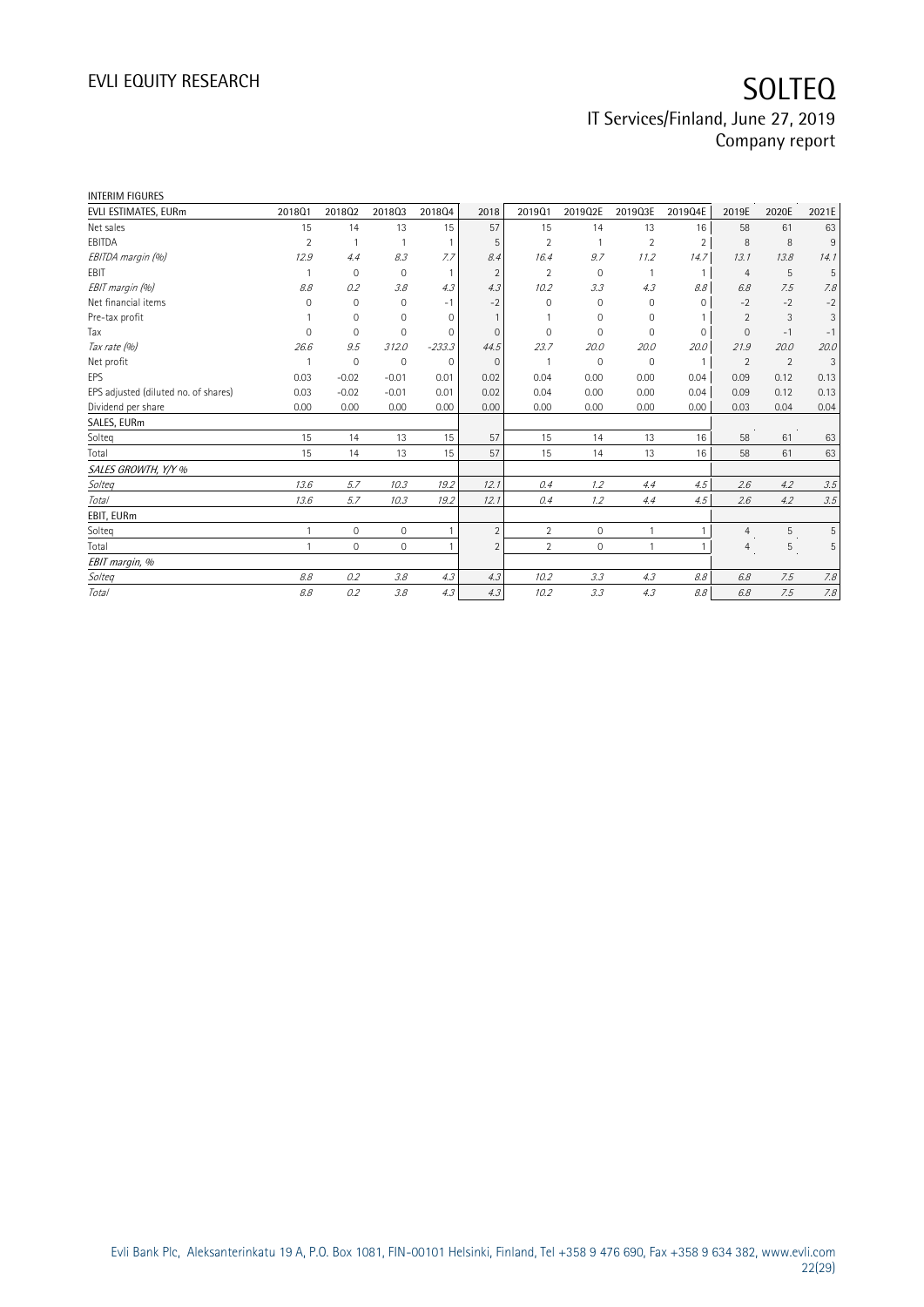| <b>INCOME STATEMENT, EURm</b>            | 2014                    | 2015                | 2016                | 2017                                                     | 2018           | 2019E               | 2020E          | 2021E               |
|------------------------------------------|-------------------------|---------------------|---------------------|----------------------------------------------------------|----------------|---------------------|----------------|---------------------|
| Sales                                    | 41                      | 54                  | 63                  | 51                                                       | 57             | 58                  | 61             | 63                  |
| Sales growth (%)                         | 7.4                     | 32.6                | 16.3                | $-19.6$                                                  | 12.1           | 2.6                 | 4.2            | 3.5                 |
| Costs                                    | $-37$                   | $-51$               | $-55$               | $-48$                                                    | $-52$          | $-51$               | $-52$          | $-54$               |
| Reported EBITDA                          | $\overline{4}$          | 3                   | 8                   | $\overline{2}$                                           | $\mathsf S$    | 8                   | 8              | 9                   |
| Extraordinary items in EBITDA            | $\mathbf 0$             | $\mathbf 0$         | $\mathbf 0$         | $\mathbf 0$                                              | $\mathbf 0$    | $\mathbf 0$         | $\mathbf 0$    | $\mathbf 0$         |
| EBITDA margin (%)                        | 9.3                     | 5.7                 | 13.3                | 4.7                                                      | 8.4            | 13.1                | 13.8           | 14.1                |
| Depreciation                             | $-1$                    | $-2$                | $-2$                | $-2$                                                     | $-2$           | $-4$                | $-4$           | $-4$                |
| EBITA                                    | 3                       | $\mathbf{1}$        | $\overline{7}$      | $\mathbf 0$                                              | $\overline{2}$ | 4                   | 5              | 5                   |
| Goodwill amortization / writedown        | $\mathbf 0$             | $\mathbf 0$         | $\mathbf 0$         | $\mathbf 0$                                              | $\mathbf 0$    | $\mathsf{O}\xspace$ | 0              | $\mathbf 0$         |
| Reported EBIT                            | 3                       | $\mathbf{1}$        | 6                   | $\mathbf 0$                                              | $\overline{2}$ | 4                   | 5              | 5                   |
| EBIT margin (%)                          | 6.1                     | 2.4                 | 10.2                | 0.6                                                      | 4.3            | 6.8                 | 7.5            | 7.8                 |
| Net financials                           | $\mathsf{O}\xspace$     | $-1$                | $-2$                | $-2$                                                     | $-2$           | $-2$                | $-2$           | $-2$                |
| Pre-tax profit                           | $\overline{c}$          | $\mathbf 0$         | 5                   | $-1$                                                     | $\mathbf{1}$   | $\sqrt{2}$          | 3              | 3                   |
| Extraordinary items                      | $\mathbf 0$             | $\mathbf 0$         | $\mathsf{O}\xspace$ | $\mathbf 0$                                              | $\mathbf 0$    | $\mathbf 0$         | 0              | $\mathbf 0$         |
| Taxes                                    | $\mathsf{O}\xspace$     | $\mathbf 0$         | $\mathsf{O}\xspace$ | $\mathbf 0$                                              | $\mathbf 0$    | $\mathbb O$         | $-1$           | $-1$                |
| Minority shares                          | $\mathsf{O}\xspace$     | $\mathbf 0$         | $\mathbf 0$         | $\mathbf 0$                                              | $\mathbf 0$    | $\mathbb O$         | $\mathbf 0$    | $\mathbf 0$         |
| Net profit                               | $\overline{2}$          | $\mathbf 0$         | 5                   | $-2$                                                     | $\mathbf 0$    | $\overline{2}$      | $\overline{2}$ | 3                   |
| <b>BALANCE SHEET, EURm</b>               |                         |                     |                     |                                                          |                |                     |                |                     |
| Assets                                   |                         |                     |                     |                                                          |                |                     |                |                     |
| Fixed assets                             | $\overline{4}$          | 8                   | $\overline{7}$      | 8                                                        | 16             | 17                  | 17             | 17                  |
| % of sales                               | 11                      | 15                  | 11                  | 16                                                       | 29             | 29                  | 28             | 28                  |
| Goodwill                                 | 13                      | 35                  | 34                  | 37                                                       | 40             | 40                  | 40             | 40                  |
| % of sales                               | 31                      | 65                  | 53                  | 73                                                       | 71             | 69                  | 67             | 64                  |
| Inventory                                | $\mathsf{O}\xspace$     | $\mathbb O$         | $\mathbf 0$         | 0                                                        | $\mathbf 0$    | $\mathsf{O}\xspace$ | $\mathbb O$    | $\mathbf 0$         |
| % of sales                               | 0                       | 0                   | 0                   | 0                                                        | 0              | 0                   | 0              | 0                   |
| Receivables                              | 5                       | 18                  | 12                  | 15                                                       | 12             | 12                  | 13             | 13                  |
| % of sales                               | 13                      | 34                  | 19                  | 29                                                       | 21             | 21                  | 21             | 21                  |
| Liquid funds                             | 3                       | 3                   | 8                   | $\overline{2}$                                           | 5              | 5                   | 5              | 5                   |
| % of sales                               | 6                       | 5                   | 13                  | $\mathcal{J}% _{G}(\theta)\equiv\mathcal{J}_{G}(\theta)$ | 9              | 8                   | 8              | 8                   |
| Total assets                             | 25                      | 64                  | 61                  | 61                                                       | 74             | 74                  | 75             | 76                  |
| Liabilities                              |                         |                     |                     |                                                          |                |                     |                |                     |
| Equity                                   | 12                      | 15                  | 20                  | 20                                                       | 22             | 23                  | 25             | 27                  |
| % of sales                               | 29                      | 28                  | 32                  | 40                                                       | 38             | 40                  | 41             | 43                  |
| Deferred taxes                           | $\mathbf{1}$            | $\mathbf{1}$        | $\overline{1}$      | 1                                                        | $\overline{1}$ | $\mathbf{1}$        | 1              | $\mathbf{1}$        |
| % of sales                               | $\mathcal I$            | $\overline{2}$      | $\mathcal I$        | $\overline{2}$                                           | $\mathcal{I}$  | $\mathcal I$        | $\mathcal{I}$  | $\mathcal I$        |
| Interest bearing debt                    | 4                       | 28                  | 26                  | 26                                                       | 35             | 32                  | 31             | 30                  |
| % of sales                               | 11                      | 52                  | 41                  | 51                                                       | 61             | 56                  | 51             | 47                  |
| Non-interest bearing current liabilities | 8                       | 18                  | 14                  | 14                                                       | 17             | 17                  | 18             | 18                  |
| % of sales                               | 20                      | 34                  | 22                  | 27                                                       | 29             | 29                  | 29             | 29                  |
| Other interest free debt                 | $\mathsf{O}\xspace$     | $\mathbf 0$         | $\mathbf 0$         | $\mathbf 0$                                              | $\mathbf 0$    | $\mathbf 0$         | $\mathbf 0$    | $\mathbf 0$         |
| % of sales                               | 0                       | $\mathcal O$        | 0                   | 0                                                        | 0              | 0                   | 0              | 0                   |
| Total liabilities                        | 25                      | 64                  | 61                  | 61                                                       | 74             | 74                  | 75             | 76                  |
| CASH FLOW, EURm                          |                         |                     |                     |                                                          |                |                     |                |                     |
| + EBITDA                                 | $\overline{4}$          | $\mathsf 3$         | 8                   | $\overline{2}$                                           | $\mathsf S$    | $\, 8$              | 8              | $\,9$               |
| - Net financial items                    | $\mathbb O$             | $-1$                | $-2$                | $-2$                                                     | $-2$           | $-2$                | $-2$           | $-2$                |
| - Taxes                                  | 0                       | $\mathsf{O}\xspace$ | $\mathbb O$         | $\mathbb O$                                              | $\mathbf 0$    | $\mathsf{O}\xspace$ | $-1$           | $-1$                |
| - Increase in Net Working Capital        | 3                       | $-3$                | $\overline{c}$      | $-3$                                                     | $\,6$          | $\mathbf 0$         | $\mathbf 0$    | $\mathbf 0$         |
| $+/-$ Other                              | $\mathbf 0$             | $\mathbf 0$         | $\mathsf{O}\xspace$ | $\mathsf{O}\xspace$                                      | $\mathbf 0$    | $\mathsf{O}\xspace$ | 0              | $\circ$             |
| = Cash flow from operations              | $\,6$                   | $-1$                | 8                   | $-2$                                                     | 8              | 5                   | 6              | $\overline{7}$      |
| - Capex                                  | $-18$                   | $-28$               | 1                   | $-6$                                                     | $-14$          | $-4$                | $-4$           | $-4$                |
| - Acquisitions                           | $\mathsf{O}\xspace$     | $\mathbb O$         | $\mathsf{O}\xspace$ | $\mathbf 0$                                              | $\mathbf 0$    | $\mathbb O$         | $\mathbf 0$    | $\mathbf 0$         |
| + Divestments                            | $\mathbf 0$             | $\mathbf 0$         | $\mathbf 0$         | $\mathbf 0$                                              | $\mathbf 0$    | $\mathbb O$         | 0              | $\mathbf 0$         |
| = Net cash flow                          | $-12$                   | $-29$               | 9                   | -9                                                       | -6             | $\sqrt{2}$          | $\overline{c}$ | $\sqrt{2}$          |
| +/- Change in interest-bearing debt      | $\overline{4}$          | 24                  | $-3$                | $\mathbf 0$                                              | $9\,$          | $-2$                | $-1$           | $-2$                |
| +/- New issues/buybacks                  | 10                      | $\overline{4}$      | $\mathbf 0$         | 3                                                        | $\mathbf{1}$   | $\mathsf{O}\xspace$ | $\mathbf 0$    | $\mathbf 0$         |
| - Paid dividend                          | 0                       | $\mathbf 0$         | $\bf 0$             | $-1$                                                     | $\mathbf 0$    | $\mathbb O$         | $\mathbf 0$    | $-1$                |
| +/- Change in loan receivables           | 0                       | $\mathbf{1}$        | 0                   | $\mathbf 0$                                              | $\mathbf 0$    | $\mathsf{O}\xspace$ | 0              | $\mathbb O$         |
| Change in cash                           | $\overline{\mathbf{c}}$ | $\mathbf 0$         | $\,6$               | $-7$                                                     | $\overline{4}$ | $-1$                | 0              | $\mathsf{O}\xspace$ |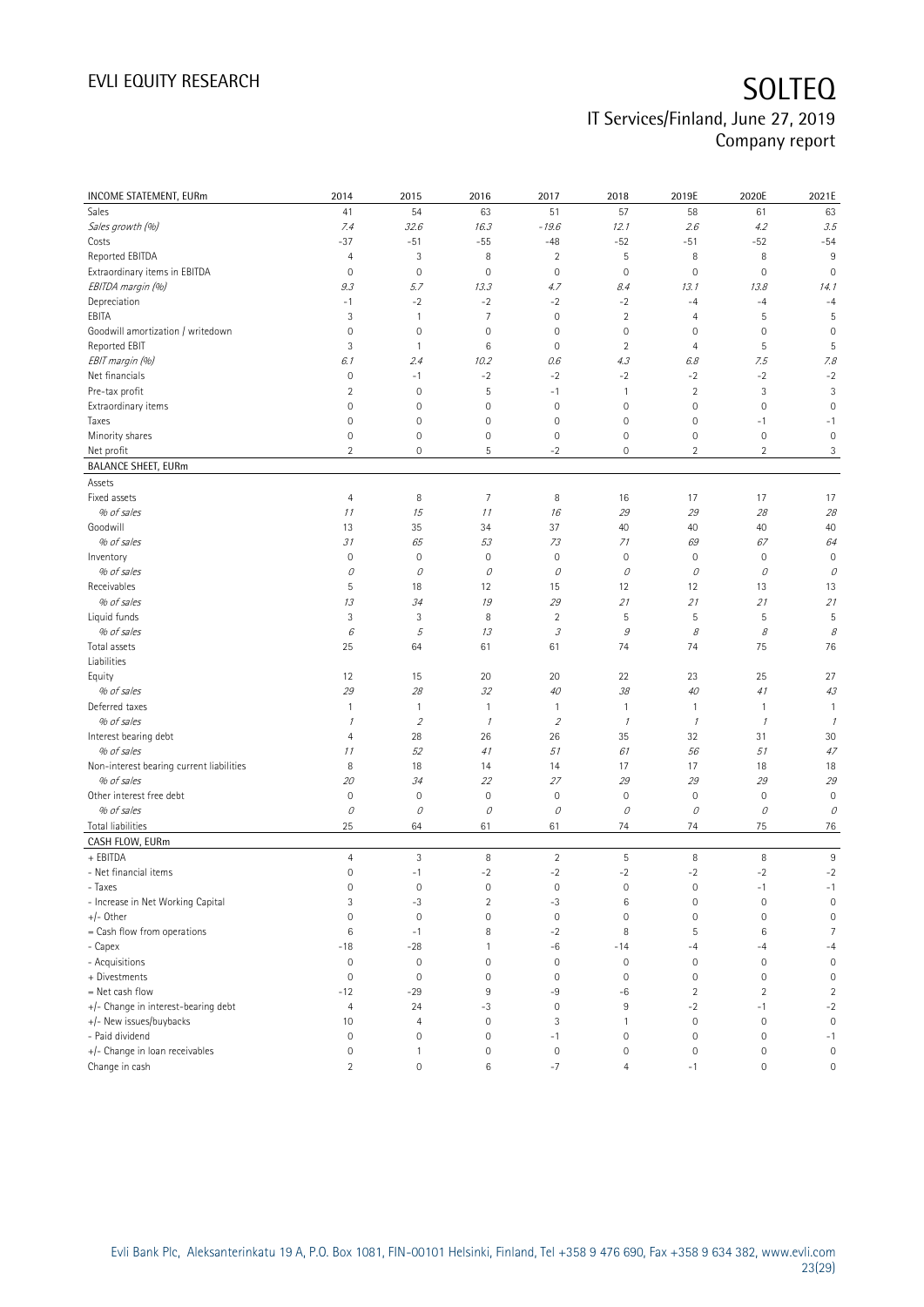| <b>KEY FIGURES</b>                  | 2015         | 2016                | 2017                | 2018                | 2019E               | 2020E               | 2021E       |
|-------------------------------------|--------------|---------------------|---------------------|---------------------|---------------------|---------------------|-------------|
| M-cap                               | 30           | 28                  | 28                  | 25                  | 28                  | 28                  | 28          |
| Net debt                            | 26           | 17                  | 24                  | 29                  | 28                  | 26                  | 24          |
| Enterprise value                    | 56           | 45                  | 52                  | 54                  | 56                  | 54                  | 52          |
| Sales                               | 54           | 63                  | 51                  | 57                  | 58                  | 61                  | 63          |
| EBITDA                              | 3            | 8                   | $\overline{2}$      | 5                   | 8                   | 8                   | 9           |
| EBIT                                | $\mathbf{1}$ | $\,6$               | $\mathsf{O}\xspace$ | $\overline{2}$      | $\overline{4}$      | 5                   | 5           |
| Pre-tax                             | $\mathbf 0$  | 5                   | $-1$                | $\mathbf{1}$        | $\overline{2}$      | 3                   | 3           |
| Earnings                            | $\mathbf 0$  | 5                   | $-2$                | $\mathbf 0$         | $\overline{2}$      | $\overline{2}$      | 3           |
| Book value                          | 15           | 20                  | 20                  | 22                  | 23                  | 25                  | 27          |
| Valuation multiples                 |              |                     |                     |                     |                     |                     |             |
| EV/sales                            | 1.0          | 0.7                 | 1.0                 | 1.0                 | 1.0                 | 0.9                 | 0.8         |
| EV/EBITDA                           | 18.2         | 5.4                 | 21.8                | 11.4                | 7.3                 | 6.5                 | 5.9         |
| EV/EBITA                            | 43.4         | 7.0                 | 168.7               | 22.0                | 14.1                | 11.8                | 10.7        |
| EV/EBIT                             | 43.4         | 7.1                 | 168.7               | 22.0                | 14.1                | 11.8                | 10.7        |
| EV/operating cash flow              | 283.7        | 4.8                 | $-449.0$            | 5.7                 | 8.1                 | 7.1                 | 6.5         |
| EV/cash earnings                    | 23.4         | 7.2                 | 71.3                | 21.9                | 10.4                | 8.9                 | 8.0         |
| P/E                                 | 298.5        | 6.1                 | $-18.3$             | 69.9                | 17.0                | 12.4                | 10.8        |
| P/E excl. goodwill                  | 298.5        | 6.0                 | $-18.3$             | 69.9                | 17.0                | 12.4                | 10.8        |
| P/B                                 | 2.0          | 1.4                 | 1.4                 | 1.1                 | 1.2                 | 1.1                 | 1.0         |
| P/sales                             | 0.6          | 0.4                 | 0.5                 | 0.4                 | 0.5                 | 0.5                 | 0.4         |
| P/CF                                | 152.9        | 3.0                 | $-239.0$            | 2.6                 | 4.1                 | 3.7                 | 3.5         |
| Target EV/EBIT                      | 0.0          | 0.0                 | 0.0                 | 0.0                 | 13.9                | 11.6                | 10.5        |
| Target P/E                          | 0.0          | 0.0                 | 0.0                 | 0.0                 | 16.4                | 11.9                | 10.4        |
| Target P/B                          | 0.0          | 0.0                 | 0.0                 | $O.O$               | 1.2                 | 1.1                 | 1.0         |
| Per share measures                  |              |                     |                     |                     |                     |                     |             |
| Number of shares                    | 16,937       | 17,639              | 18,197              | 19,202              | 19,307              | 19,307              | 19,307      |
| Number of shares (diluted)          | 16,937       | 17,639              | 18,197              | 19,202              | 19,307              | 19,307              | 19,307      |
| EPS                                 | 0.01         | 0.26                | $-0.08$             | 0.02                | 0.09                | 0.12                | 0.13        |
| EPS excl. goodwill                  | 0.01         | 0.26                | $-0.08$             | 0.02                | 0.09                | 0.12                | 0.13        |
| Cash EPS                            | 0.14         | 0.36                | 0.04                | 0.13                | 0.28                | 0.31                | 0.34        |
| Operating cash flow per share       | 0.01         | 0.54                | $-0.01$             | 0.50                | 0.36                | 0.40                | 0.42        |
| Capital employed per share          | 2.43         | 2.13                | 2.46                | 2.66                | 2.65                | 2.66                | 2.67        |
| Book value per share                | 0.91         | 1.15                | 1.13                | 1.14                | 1.21                | 1.31                | 1.41        |
| Book value excl. goodwill           | $-1.17$      | $-0.75$             | $-0.90$             | $-0.97$             | $-0.88$             | $-0.79$             | $-0.69$     |
| Dividend per share                  | 0.00         | 0.05                | 0.00                | 0.00                | 0.03                | 0.04                | 0.04        |
| Dividend payout ratio, %            | 0.0          | 19.1                | 0.0                 | 0.0                 | 30.0                | 30.0                | 30.0        |
| Dividend yield, %                   | 0.0          | 3.1                 | 0.0                 | 0.0                 | 1.8                 | 2.4                 | 2.8         |
| <b>Efficiency measures</b>          |              |                     |                     |                     |                     |                     |             |
| ROE                                 | 0.7          | 25.8                | $-7.4$              | 1.7                 | 7.3                 | 9.3                 | 9.9         |
| ROCE                                | 4.3          | 14.3                | 0.7                 | 4.8                 | 7.0                 | 8.2                 | 8.7         |
| Financial ratios                    |              |                     |                     |                     |                     |                     |             |
| Capex/sales, %                      | 51.7         | $-1.1$              | 12.6                | 24.7                | 6.8                 | 6.9                 | 6.8         |
| Capex/depreciation excl. goodwill,% | 309.3        | 50.1                | 145.6               | 457.9               | 106.5               | 110.6               | 108.8       |
| Net debt/EBITDA, book-weighted      | 8.4          | 2.1                 | 10.2                | 6.2                 | 3.6                 | 3.1                 | 2.8         |
| Debt/equity, market-weighted        | 0.9          | 0.9                 | 0.9                 | 1.4                 | 1.2                 | 1.1                 | 1.1         |
| Equity ratio, book-weighted         | 24.0         | 33.2                | 33.3                | 29.3                | 31.6                | 33.5                | 35.6        |
| Gearing                             | 1.67         | 0.85                | 1.19                | 1.34                | 1.19                | 1.04                | 0.90        |
| Number of employees, average        | $\mathbf 0$  | $\mathsf{O}\xspace$ | $\mathbf 0$         | $\mathbf 0$         | 0                   | $\mathbf 0$         | $\mathbf 0$ |
| Sales per employee, EUR             | $\mathbf 0$  | $\mathsf{O}\xspace$ | $\mathbf 0$         | $\mathbf 0$         | 0                   | 0                   | $\mathbf 0$ |
| EBIT per employee, EUR              | $\mathbf 0$  | $\mathsf{O}\xspace$ | $\mathbf 0$         | $\mathsf{O}\xspace$ | $\mathsf{O}\xspace$ | $\mathsf{O}\xspace$ | $\mathbf 0$ |
|                                     |              |                     |                     |                     |                     |                     |             |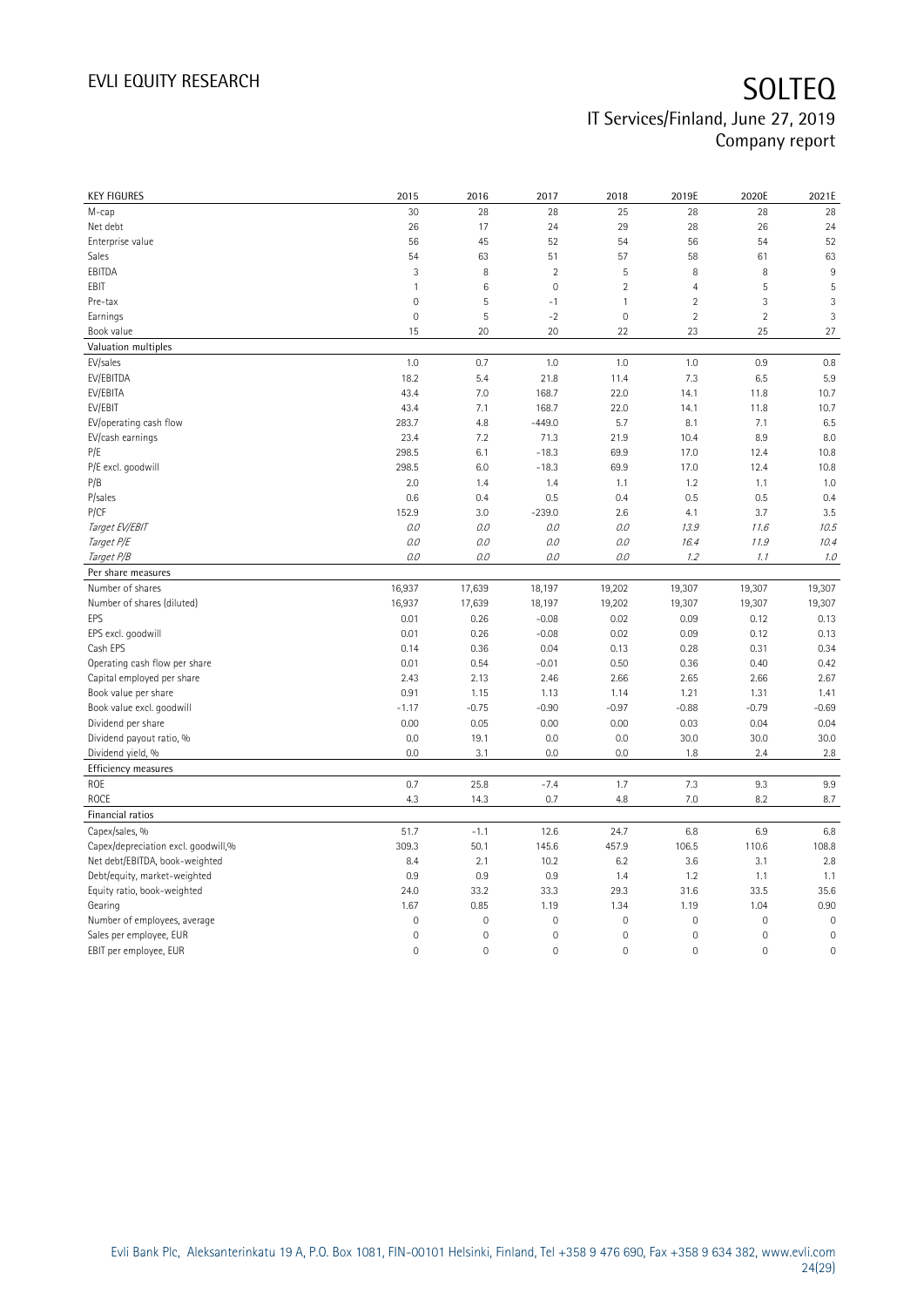COMPANY DESCRIPTION: Solteq is a Nordic software and IT-services provider specializing in digital business solutions. Solteq's strength has been in commerce related solutions with a focus on selected sectors, namely the retail and wholesale, industry, energy, and services sectors.

#### INVESTMENT CASE:

IR:

| <b>OWNERSHIP STRUCTURE</b>             | <b>SHARES</b> | <b>EURm</b> | 0/0   |
|----------------------------------------|---------------|-------------|-------|
| Sentica Buyout III Ky                  | 4,621,244     | 6.701       | 23.9% |
| Profiz Business Solution Oyi           | 2,048,435     | 2.970       | 10.6% |
| Elo Mutual Pension Insurance Company   | 2,000,000     | 2.900       | 10.4% |
| Saadetdin Ali                          | 1,403,165     | 2.035       | 7.3%  |
| Varma Mutual Pension Insurance Company | 1,245,597     | 1.806       | 6.5%  |
| Aalto Seppo Tapio                      | 700,000       | 1.015       | 3.6%  |
| Roininen Matti Juhani                  | 450,000       | 0.653       | 2.3%  |
| Väätäinen Olli Pekka                   | 400,000       | 0.580       | 2.1%  |
| Lamy Oy                                | 225,000       | 0.326       | 1.2%  |
| Sentica Buyout III Co-Investment Ky    | 180,049       | 0.261       | 0.9%  |
| Ten largest                            | 13,273,490    | 19.247      | 69%   |
| Residual                               | 6,033,037     | 8.748       | 31%   |
| Total                                  | 19,306,527    | 27.994      | 100%  |

| <b>EARNINGS CALENDAR</b> |                          |
|--------------------------|--------------------------|
| August 13, 2019          | Q2 report                |
| October 29, 2019         | Q3 report                |
|                          |                          |
|                          |                          |
| OTHER EVENTS             |                          |
|                          |                          |
|                          |                          |
| COMPANY MISCELLANEOUS    |                          |
| CEO: Olli Väätainen      | Karhumäentie 3, FI-01350 |
| CFO: Martti Nurminen     | Tel:                     |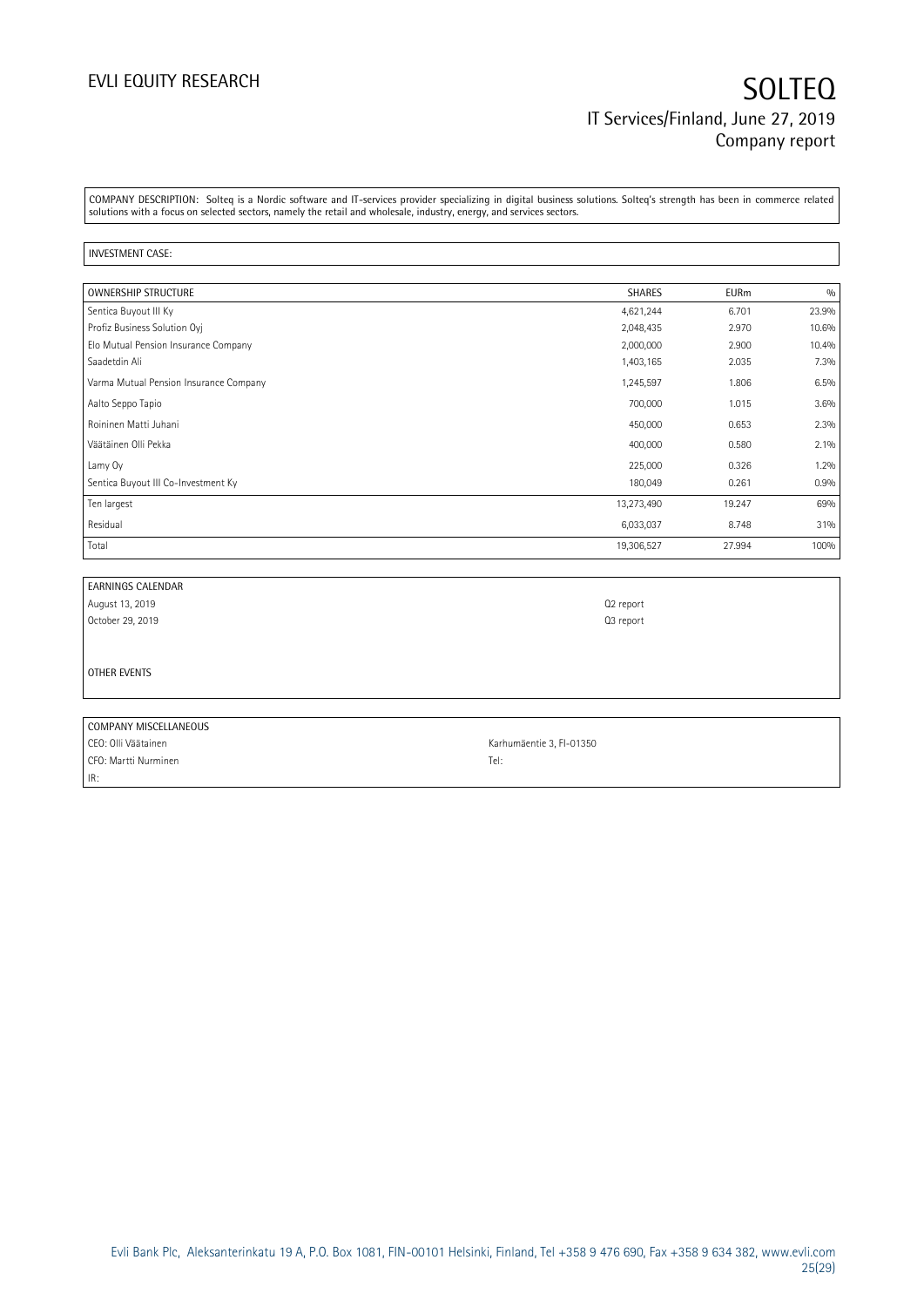## DEFINITIONS

| P/E                                                                              | EPS                                                             |  |  |  |
|----------------------------------------------------------------------------------|-----------------------------------------------------------------|--|--|--|
| Price per share                                                                  | Profit before extraordinary items and taxes                     |  |  |  |
|                                                                                  | $-$ income taxes $+$ minority interest                          |  |  |  |
| Earnings per share                                                               |                                                                 |  |  |  |
|                                                                                  | Number of shares                                                |  |  |  |
|                                                                                  |                                                                 |  |  |  |
| P/Sales                                                                          | <b>DPS</b>                                                      |  |  |  |
| Market cap                                                                       | Dividend for the financial period per share                     |  |  |  |
| Sales                                                                            |                                                                 |  |  |  |
|                                                                                  |                                                                 |  |  |  |
| P/BV                                                                             | <b>CEPS</b>                                                     |  |  |  |
| Price per share                                                                  | Gross cash flow from operations                                 |  |  |  |
| Shareholders' equity $+$ taxed provisions per share                              | Number of shares                                                |  |  |  |
|                                                                                  |                                                                 |  |  |  |
| P/CF                                                                             | EV/Share                                                        |  |  |  |
| Price per share                                                                  | Enterprise value                                                |  |  |  |
| Operating cash flow per share                                                    | Number of shares                                                |  |  |  |
|                                                                                  |                                                                 |  |  |  |
| EV (Enterprise value)                                                            | Sales/Share                                                     |  |  |  |
| Market cap + net $debt$ + minority interest at market value                      | Sales                                                           |  |  |  |
| - share of associated companies at market value                                  | Number of shares                                                |  |  |  |
|                                                                                  |                                                                 |  |  |  |
| Net debt                                                                         | EBITDA/Share                                                    |  |  |  |
| Interest bearing debt - financial assets                                         | Earnings before interest, tax, depreciation and amortisation    |  |  |  |
|                                                                                  | Number of shares                                                |  |  |  |
| EV/Sales                                                                         | EBIT/Share                                                      |  |  |  |
| Enterprise value                                                                 | Operating profit                                                |  |  |  |
|                                                                                  | Number of shares                                                |  |  |  |
| Sales                                                                            |                                                                 |  |  |  |
| EV/EBITDA                                                                        | EAFI/Share                                                      |  |  |  |
| Enterprise value                                                                 | Pretax profit                                                   |  |  |  |
| Earnings before interest, tax, depreciation and amortisation                     | Number of shares                                                |  |  |  |
|                                                                                  |                                                                 |  |  |  |
| EV/EBIT                                                                          | Capital employed/Share                                          |  |  |  |
| Enterprise value                                                                 | Total assets - non interest bearing debt                        |  |  |  |
| Operating profit                                                                 | Number of shares                                                |  |  |  |
|                                                                                  |                                                                 |  |  |  |
| Div yield, %                                                                     | Total assets                                                    |  |  |  |
| Dividend per share                                                               | Balance sheet total                                             |  |  |  |
| Price per share                                                                  |                                                                 |  |  |  |
|                                                                                  |                                                                 |  |  |  |
| Payout ratio, %                                                                  | Interest coverage (x)                                           |  |  |  |
| Total dividends                                                                  | Operating profit                                                |  |  |  |
| Earnings before extraordinary items and taxes - income taxes + minority interest | Financial items                                                 |  |  |  |
|                                                                                  |                                                                 |  |  |  |
| Net cash/Share                                                                   | Asset turnover (x)                                              |  |  |  |
| Financial assets - interest bearing debt                                         | Turnover                                                        |  |  |  |
| Number of shares                                                                 | Balance sheet total (average)                                   |  |  |  |
|                                                                                  |                                                                 |  |  |  |
| ROA, %                                                                           | Debt/Equity, %                                                  |  |  |  |
| Operating profit $+$ financial income $+$ extraordinary items                    | Interest bearing debt                                           |  |  |  |
| Balance sheet total - interest free short term debt                              | Shareholders' equity + minority interest + taxed provisions     |  |  |  |
| - long term advances received and accounts payable (average)                     |                                                                 |  |  |  |
|                                                                                  |                                                                 |  |  |  |
| ROCE, %                                                                          | Equity ratio, %                                                 |  |  |  |
| Profit before extraordinary items + interest expenses + other financial costs    | Shareholders' equity $+$ minority interest $+$ taxed provisions |  |  |  |
| Balance sheet total - non interest bearing debt (average)                        | Total assets - interest free loans                              |  |  |  |
|                                                                                  |                                                                 |  |  |  |
| ROE, %                                                                           | CAGR, %                                                         |  |  |  |
| Profit before extraordinary items and taxes - income taxes                       | Cumulative annual growth rate $=$ Average growth per year       |  |  |  |
| Shareholders' equity + minority interest + taxed provisions (average)            |                                                                 |  |  |  |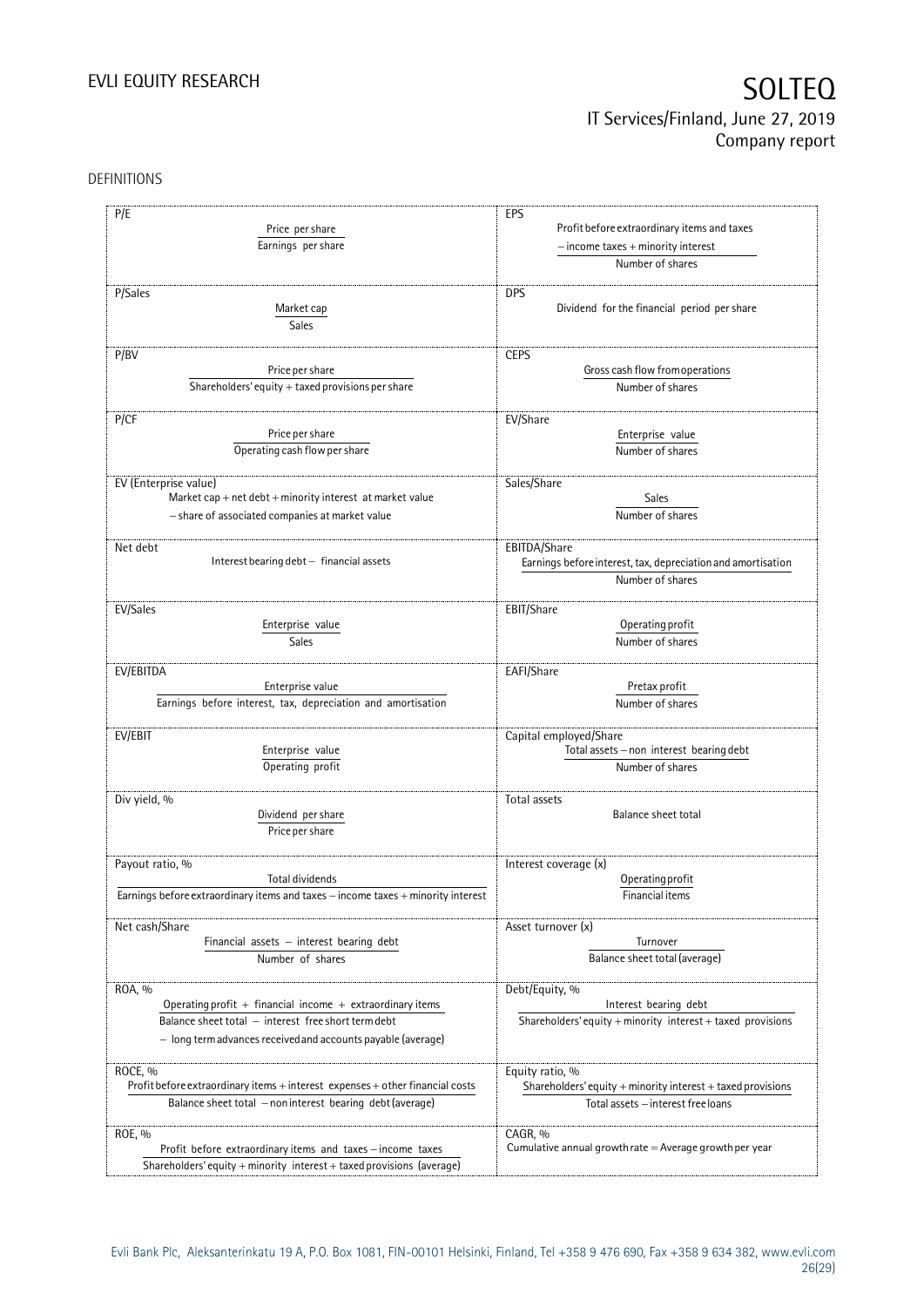#### Important Disclosures

Evli Research Partners Plc ("ERP") uses 12-month target prices. Target prices are defined by utilizing analytical techniques based on financial theory including (but not limited to) discounted cash flow analysis and comparative valuation. The selection of valuation methods depends on different circumstances. Target prices may be altered on the basis of new information coming to light in the underlying company or changes in interest rates, changes in foreign exchange rates, other securities prices or market indices or outlook for the aforementioned factors or other factors that may change the conditions of financial markets. Recommendations and changes by analysts are available at <https://research.evli.com/JasperAllModels.action?authParam=key;461&authParam=x;G3rNagWrtf7K&authType=3> Investment recommendations are defined as follows: Target price compared to share price Recommendation<br>  $\leq -10\%$  $\langle 5, 10, 10 \rangle$  SELL<br>  $\langle 10, 10, 10 \rangle$  SELL<br>  $\langle 10, 10, 10 \rangle$  $-10 - (+10) \%$  HOL<br>  $> 10 \%$  RIJY  $> 10\%$ ERP's investment recommendation of the analyzed company is updated at least 2 timer per year. 60% 53% 50% 39% 40% 30% 20% 8% 10%  $0%$ Sell Hold Buy

The graph above shows the distribution of ERP's recommendations of companies under coverage in 1st of February 2019. If recommendation is not given, it is not mentioned here.

### Name(s) of the analyst(s): Salokivi

This research report has been prepared by Evli Research Partners Plc ("ERP" or "Evli Research"). ERP is a subsidiary of Evli Bank Plc. Production of the investment recommendation has been concluded on 27.6.2019, 9:00. This report has been published on 27.6.2019, 9:30.

None of the analysts contributing to this report, persons under their guardianship or corporations under their control have a position in the shares of the company or related securities.

The date and time for any price of financial instruments mentioned in the recommendation refer to the previous trading day's closing price(s) unless otherwise stated in the report.

Each analyst responsible for the content of this report assures that the expressed views accurately reflect the personal views of each analyst on the covered companies and securities. Each analyst assures that (s)he has not been, nor are or will be, receiving direct or indirect compensation related to the specific recommendations or views contained in this report.

Companies in the Evli Group, affiliates or staff of companies in the Evli Group, may perform services for, solicit business from, hold long or short positions in, or otherwise be interested in the investments (including derivatives) of any company mentioned in the publication or report.

Neither ERP nor any company within the Evli Group have managed or co-managed a public offering of the company's securities during the last 12 months prior to, received compensation for investment banking services from the company during the last 12 months prior to the publication of the research report.

ERP has signed an agreement with the issuer of the financial instruments mentioned in the recommendation, which includes production of research reports. This assignment has a limited economic and financial impact on ERP and/or Evli. Under the assignment ERP performs services including, but not limited to, arranging investor meetings or –events, investor relations communication advisory and production of research material.

ERP or another company within the Evli Group does not have an agreement with the company to perform market making or liquidity providing services.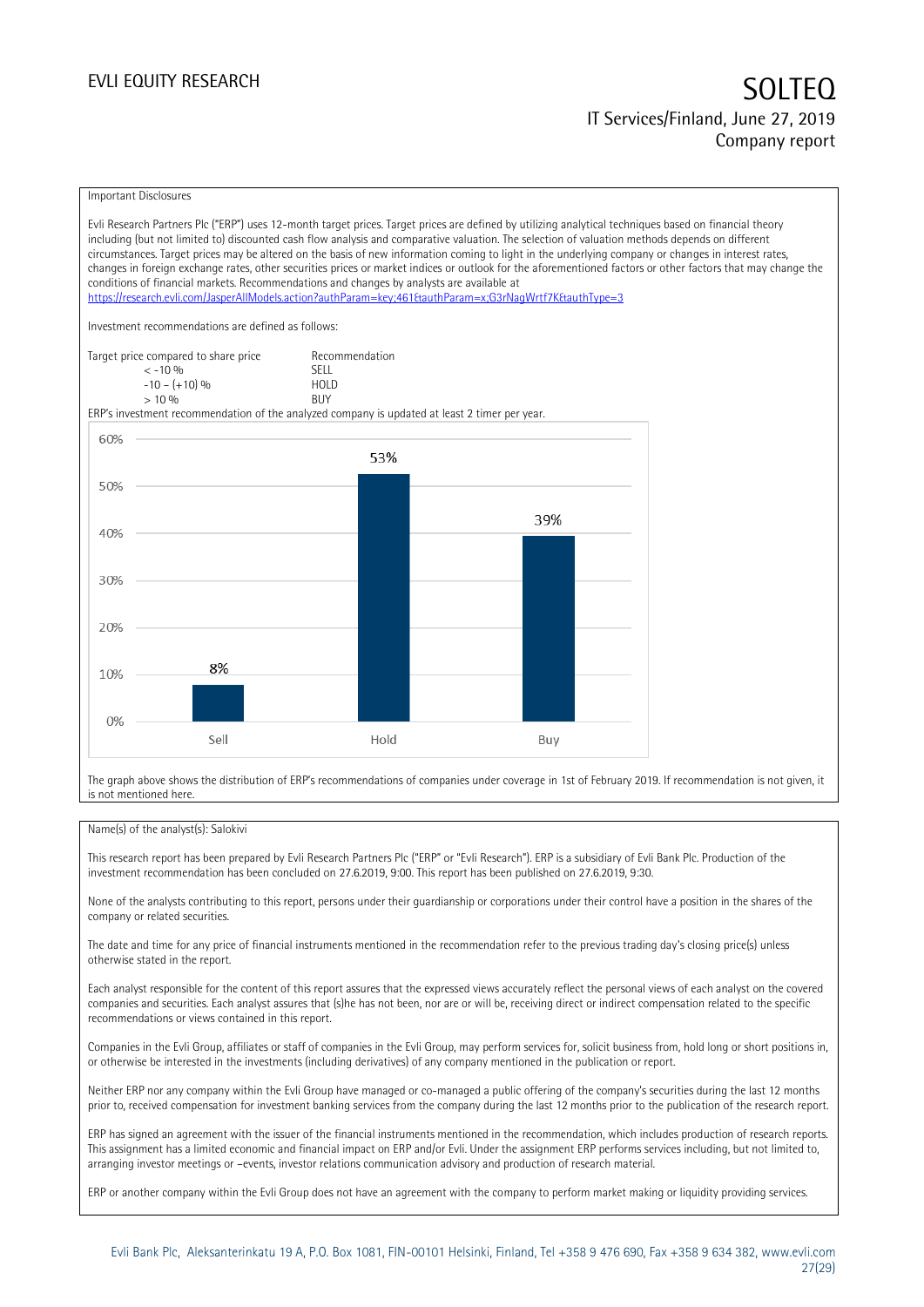For the prevention and avoidance of conflicts of interests with respect to this report, there is an information barrier (Chinese wall) between Investment Research and Corporate Finance units concerning unpublished investment banking services to the company. The remuneration of the analyst(s) is not tied directly or indirectly to investment banking transactions or other services performed by Evli Bank Plc or any company within Evli Group.

Selected portions of the report were provided to the company for fact checking purposes only.

This report is provided and intended for informational purposes only and may not be used or considered under any circumstances as an offer to sell or buy any securities or as advice to trade any securities.

This report is based on sources ERP considers to be correct and reliable. The sources include information providers Reuters and Bloomberg, stock-exchange releases from the companies and other company news, Statistics Finland and articles in newspapers and magazines. However, ERP does not guarantee the materialization, correctness, accuracy or completeness of the information, opinions, estimates or forecasts expressed or implied in the report. In addition, circumstantial changes may have an influence on opinions and estimates presented in this report. The opinions and estimates presented are valid at the moment of their publication and they can be changed without a separate announcement. Neither ERP nor any company within the Evli Group are responsible for amending, correcting or updating any information, opinions or estimates contained in this report. Neither ERP nor any company within the Evli Group will compensate any direct or consequential loss caused by or derived from the use of the information represented in this publication.

All information published in this report is for the original recipient's private and internal use only. ERP reserves all rights to the report. No part of this publication may be reproduced or transmitted in any form or by any means, electronic, mechanical, photocopying, recording or otherwise, or stored in any retrieval system of any nature, without the written permission of ERP.

This report or its copy may not be published or distributed in Australia, Canada, Hong Kong, Japan, New Zealand, Singapore or South Africa. The publication or distribution of this report in certain other jurisdictions may also be restricted by law. Persons into whose possession this report comes are required to inform themselves about and to observe any such restrictions.

Evli Bank Plc is not registered as a broker-dealer with the U. S. Securities and Exchange Commission ("SEC"), and it and its analysts are not subject to SEC rules on securities analysts' certification as to the currency of their views reflected in the research report. Evli Bank is not a member of the Financial Industry Regulatory Authority ("FINRA"). It and its securities analysts are not subject to FINRA's rules on Communications with the Public and Research Analysts and Research Reports and the attendant requirements for fairness, balance and disclosure of potential conflicts of interest. This research report is only being offered in U.S. by Auerbach Grayson & Company, LLC (Auerbach Grayson) to Major U.S. Institutional Investors and is not available to, and should not be used by, any U.S. person or entity that is not a Major U.S. Institutional Investor. Auerbach Grayson is a broker-dealer registered with the U.S. Securities and Exchange Commission and is a member of the FINRA. U.S. entities seeking more information about any of the issuers or securities discussed in this report should contact Auerbach Grayson. The securities of non-U.S. issuers may not be registered with or subject to SEC reporting and other requirements.

ERP is not a supervised entity but its parent company Evli Bank Plc is supervised by the Finnish Financial Supervision Authority.